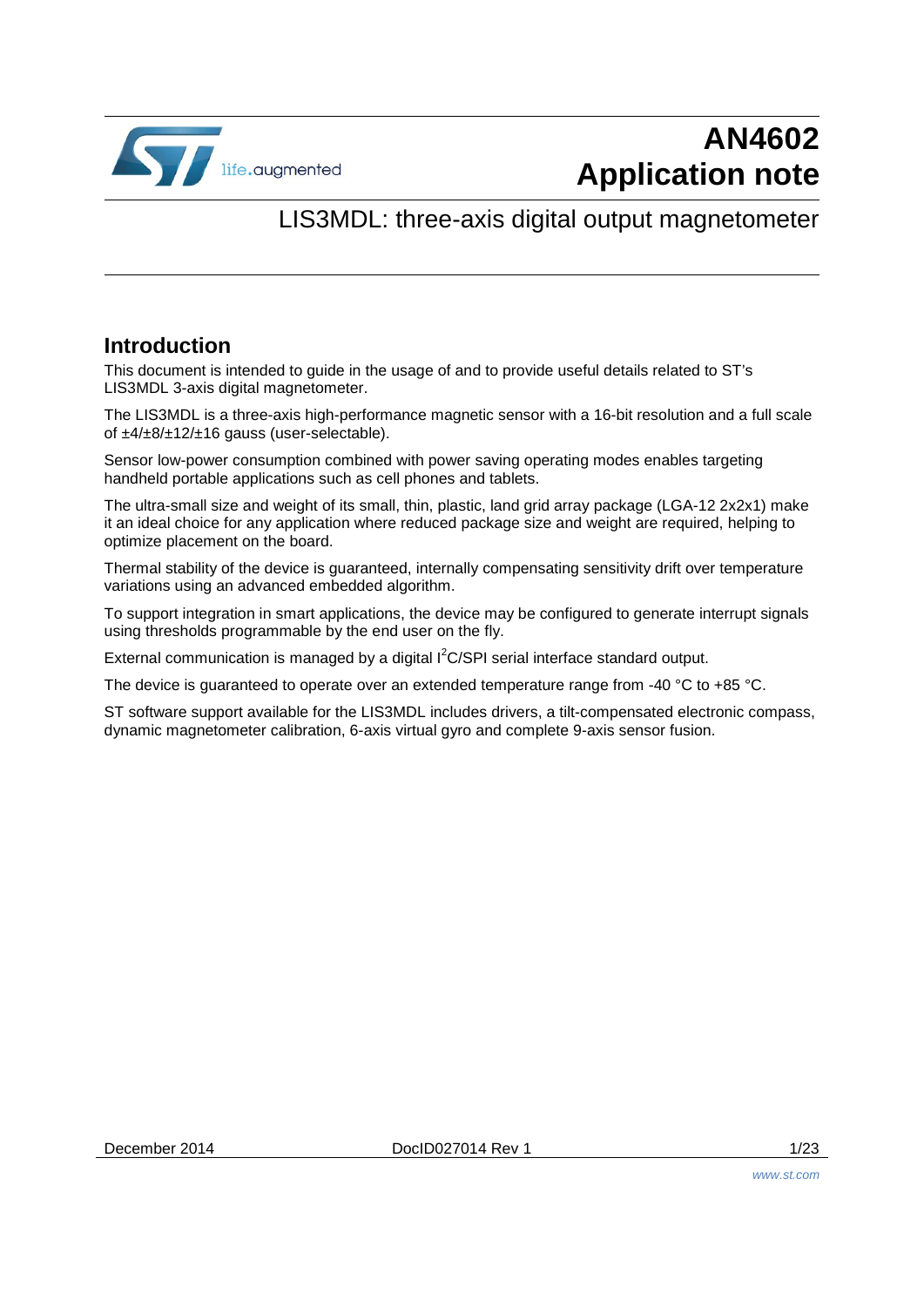|             | <b>Contents</b> |       |                                                     |  |
|-------------|-----------------|-------|-----------------------------------------------------|--|
|             |                 |       |                                                     |  |
| $\mathbf 2$ |                 |       |                                                     |  |
|             | 2.1             |       |                                                     |  |
|             | 2.2             |       |                                                     |  |
|             |                 | 2.2.1 |                                                     |  |
|             | 2.3             |       |                                                     |  |
|             |                 | 231   |                                                     |  |
|             |                 | 2.3.2 |                                                     |  |
|             | 2.4             |       |                                                     |  |
| 3           |                 |       |                                                     |  |
|             | 3.1             |       |                                                     |  |
|             | 3.2             |       |                                                     |  |
|             |                 | 3.2.1 |                                                     |  |
|             |                 | 3.2.2 |                                                     |  |
|             |                 | 3.2.3 |                                                     |  |
|             |                 | 3.2.4 |                                                     |  |
|             | 3.3             |       |                                                     |  |
|             |                 | 3.3.1 |                                                     |  |
| 4           |                 |       |                                                     |  |
|             | 4.1             |       |                                                     |  |
|             | 4.2             |       |                                                     |  |
|             | 4.3             |       |                                                     |  |
| 5           |                 |       |                                                     |  |
| 6           |                 |       | Temperature sensor and temperature compensation  20 |  |
| 7           |                 |       |                                                     |  |
| 8           |                 |       |                                                     |  |
|             |                 |       |                                                     |  |

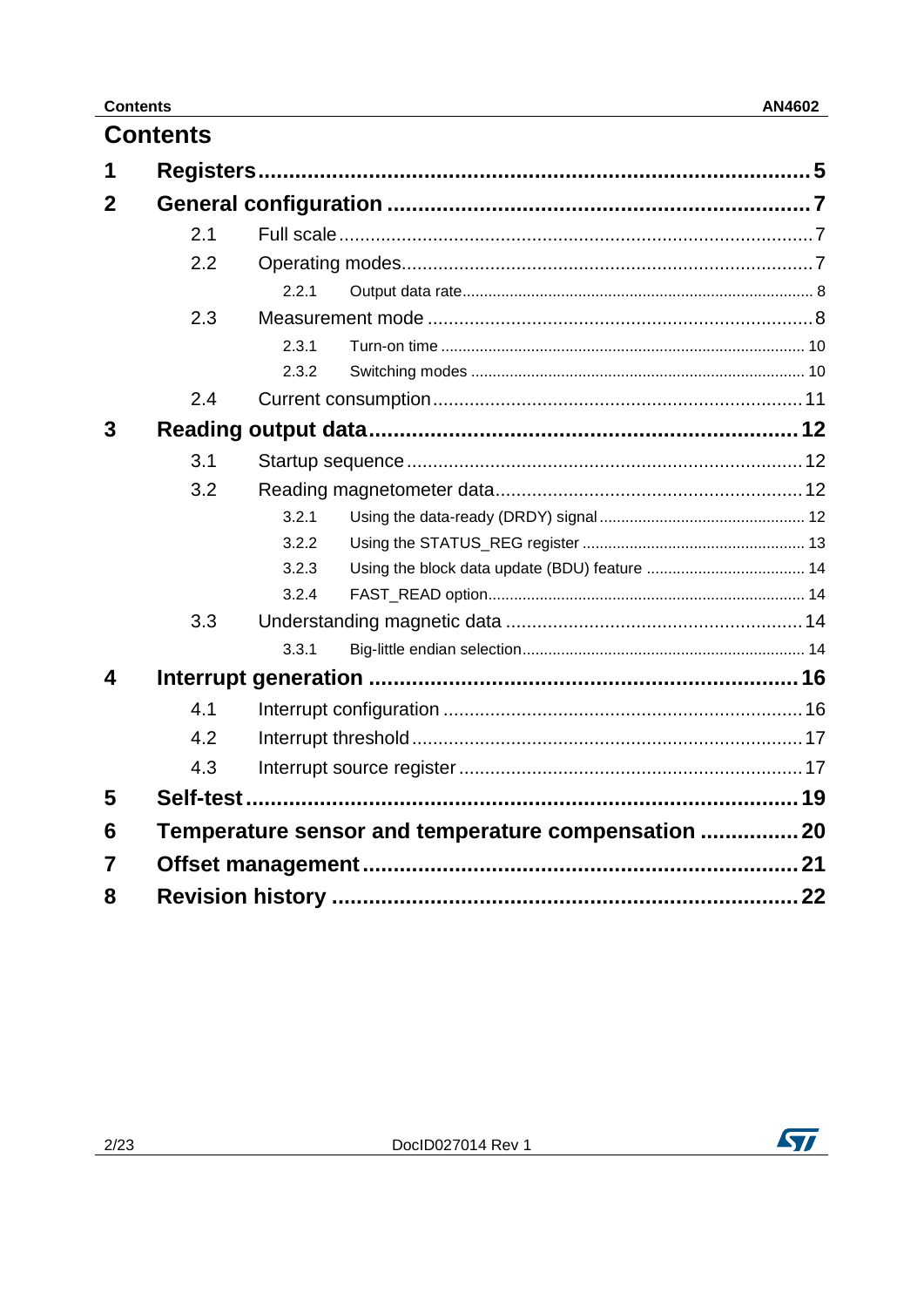## List of tables

| .22 |
|-----|
|     |

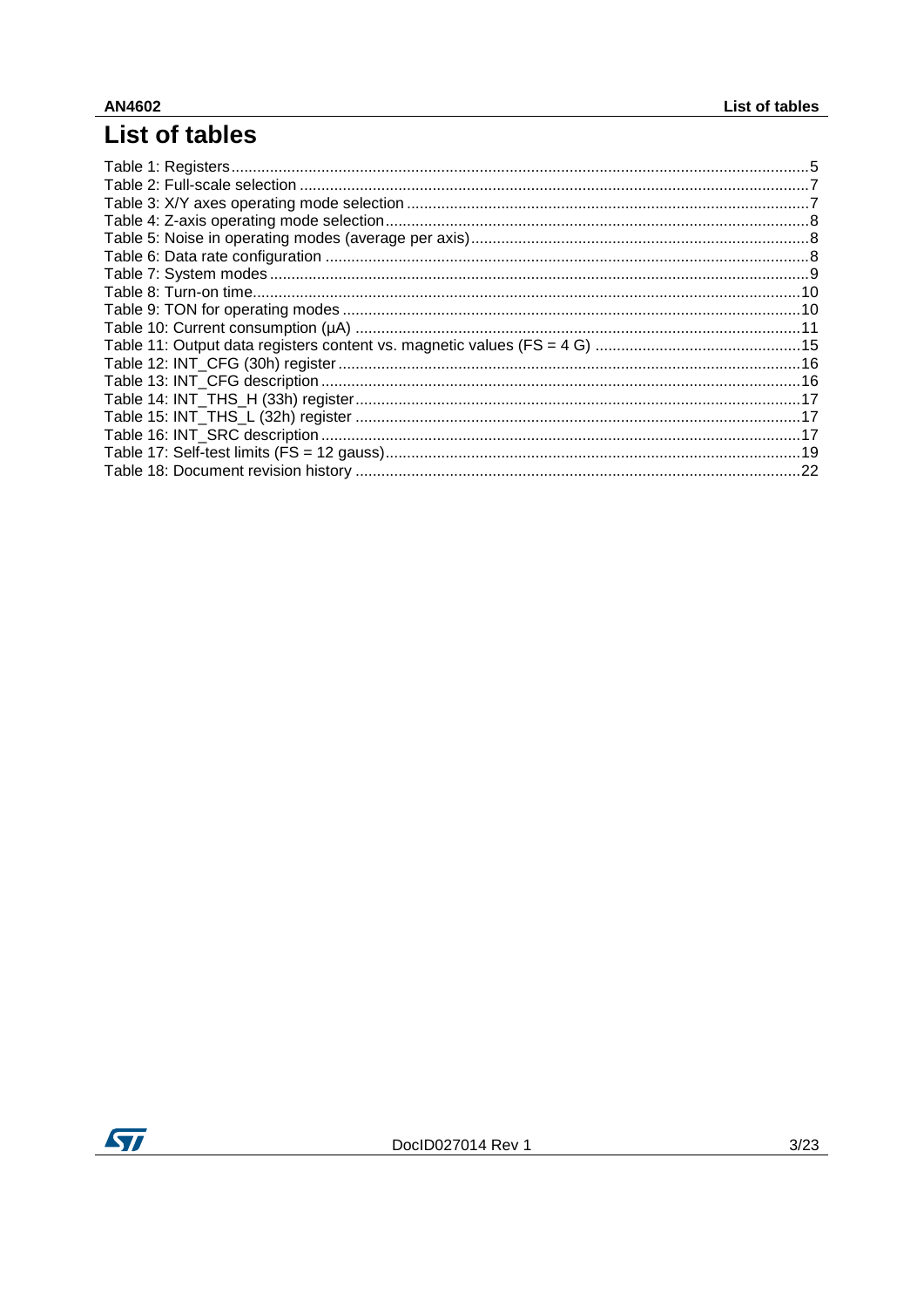#### List of figures

# List of figures

<u> 1980 - Jan Samuel Barbara, martin d</u>

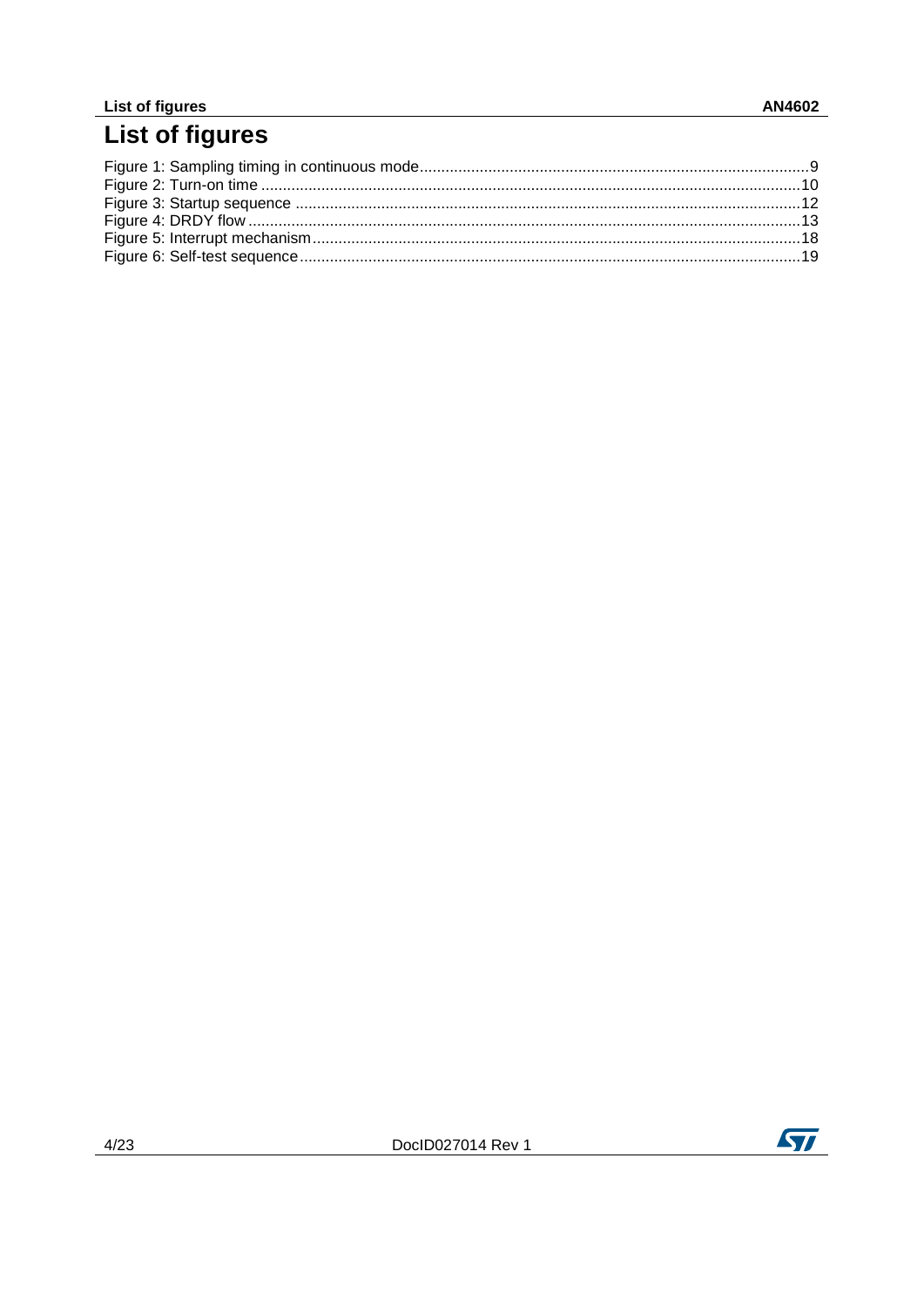### **1 Registers**

| <b>Table 1: Registers</b> |                |                    |                   |                    |                    |                    |                    |                   |                   |
|---------------------------|----------------|--------------------|-------------------|--------------------|--------------------|--------------------|--------------------|-------------------|-------------------|
| <b>Register name</b>      | <b>Address</b> | Bit7               | Bit <sub>6</sub>  | Bit <sub>5</sub>   | Bit4               | Bit <sub>3</sub>   | Bit <sub>2</sub>   | Bit1              | Bit <sub>0</sub>  |
| OFFSET X REG L M          | 05h            | XOFF7              | XOFF <sub>6</sub> | XOFF <sub>5</sub>  | XOFF4              | XOFF3              | XOFF <sub>2</sub>  | XOFF1             | XOFF <sub>0</sub> |
| OFFSET_X_REG_H_M          | 06h            | XOFF <sub>15</sub> | XOFF14            | XOFF13             | XOFF12             | XOFF11             | XOFF <sub>10</sub> | XOFF9             | XOFF8             |
| OFFSET Y REG L M          | 07h            | YOFF7              | YOFF <sub>6</sub> | YOFF <sub>5</sub>  | YOFF4              | YOFF3              | XOFF <sub>2</sub>  | YOFF1             | YOFF <sub>0</sub> |
| OFFSET Y REG H M          | 08h            | YOFF15             | YOFF14            | YOFF <sub>13</sub> | YOFF <sub>12</sub> | YOFF <sub>11</sub> | YOFF <sub>10</sub> | YOFF <sub>9</sub> | YOFF8             |
| OFFSET Z REG L M          | 09h            | ZOFF7              | ZOFF6             | ZOFF <sub>5</sub>  | ZOFF4              | ZOFF3              | ZOFF <sub>2</sub>  | ZOFF1             | ZOFF <sub>0</sub> |
| OFFSET_Z_REG_H_M          | 0Ah            | ZOFF15             | ZOFF14            | ZOFF13             | ZOFF12             | ZOFF11             | ZOFF10             | ZOFF9             | ZOFF <sub>8</sub> |
| WHO_AM_I                  | 0Fh            | $\mathbf 0$        | $\Omega$          | $\mathbf{1}$       | $\mathbf 1$        | $\overline{1}$     | $\mathbf{1}$       | $\mathbf 0$       |                   |
| CTRL_REG1                 | 20h            | TEMP_EN            | OM <sub>1</sub>   | OM <sub>0</sub>    | DO <sub>2</sub>    | DO <sub>1</sub>    | DO <sub>0</sub>    | FAST_ODR          | <b>ST</b>         |
| CTRL_REG2                 | 21h            | 0                  | FS <sub>1</sub>   | FS <sub>0</sub>    | $\mathbf 0$        | <b>REBOOT</b>      | SOFT_RST           | $\Omega$          | $\mathbf{0}$      |
| CTRL_REG3                 | 22h            | 0                  | $\mathbf 0$       | LP                 | 0                  | $\Omega$           | SIM                | MD1               | MD <sub>0</sub>   |
| CTRL_REG4                 | 23h            | $\mathbf 0$        | $\Omega$          | $\mathbf 0$        | 0                  | OMZ <sub>1</sub>   | OMZ <sub>0</sub>   | <b>BLE</b>        | $\mathbf{0}$      |
| CTRL_REG5                 | 24h            | FAST_READ          | <b>BDU</b>        | $\Omega$           | $\mathbf 0$        | $\mathbf 0$        | $\Omega$           | $\Omega$          | $\Omega$          |
| STATUS_REG                | 27h            | <b>ZYXOR</b>       | <b>ZOR</b>        | <b>YOR</b>         | <b>XOR</b>         | <b>ZYXDA</b>       | <b>ZDA</b>         | <b>YDA</b>        | <b>XDA</b>        |
| OUT_X_L                   | 28h            | XD7                | XD <sub>6</sub>   | XD <sub>5</sub>    | XD4                | XD <sub>3</sub>    | XD <sub>2</sub>    | XD <sub>1</sub>   | XD <sub>0</sub>   |
| OUT_X_H                   | 29h            | XD15               | XD <sub>14</sub>  | XD13               | <b>XD12</b>        | <b>XD11</b>        | <b>XD10</b>        | XD <sub>9</sub>   | XD <sub>8</sub>   |
| OUT_Y_L                   | 2Ah            | YD7                | YD <sub>6</sub>   | YD <sub>5</sub>    | YD4                | YD <sub>3</sub>    | YD <sub>2</sub>    | YD <sub>1</sub>   | YD <sub>0</sub>   |
| OUT_Y_H                   | 2Bh            | <b>YD15</b>        | YD <sub>14</sub>  | <b>YD13</b>        | <b>YD12</b>        | <b>YD11</b>        | <b>YD10</b>        | YD <sub>9</sub>   | YD <sub>8</sub>   |
| OUT_Z_L                   | 2Ch            | ZD7                | ZD <sub>6</sub>   | ZD <sub>5</sub>    | ZD <sub>4</sub>    | ZD <sub>3</sub>    | ZD <sub>2</sub>    | ZD <sub>1</sub>   | ZD <sub>0</sub>   |
| OUT_Z_H                   | 2Dh            | ZD15               | ZD <sub>14</sub>  | ZD13               | ZD12               | ZD11               | ZD <sub>10</sub>   | ZD <sub>9</sub>   | ZD <sub>8</sub>   |
| TEMP_OUT_L                | 2Eh            | TMPO7              | TMPO6             | TMPO <sub>5</sub>  | TMPO4              | TMPO3              | TMPO <sub>2</sub>  | TMPO1             | TMPO0             |
| TEMP_OUT_H                | 2Fh            | TMPO7              | TMPO6             | TMPO <sub>5</sub>  | TMPO4              | TMPO3              | TMPO <sub>2</sub>  | TMPO1             | TMPO0             |
| INT_CFG                   | 30h            | <b>XIEN</b>        | <b>YIEN</b>       | <b>ZIEN</b>        | 0                  | 0                  | <b>IEA</b>         | <b>LIR</b>        | <b>IEN</b>        |

<span id="page-4-1"></span><span id="page-4-0"></span>

DocID027014 Rev 1 5/23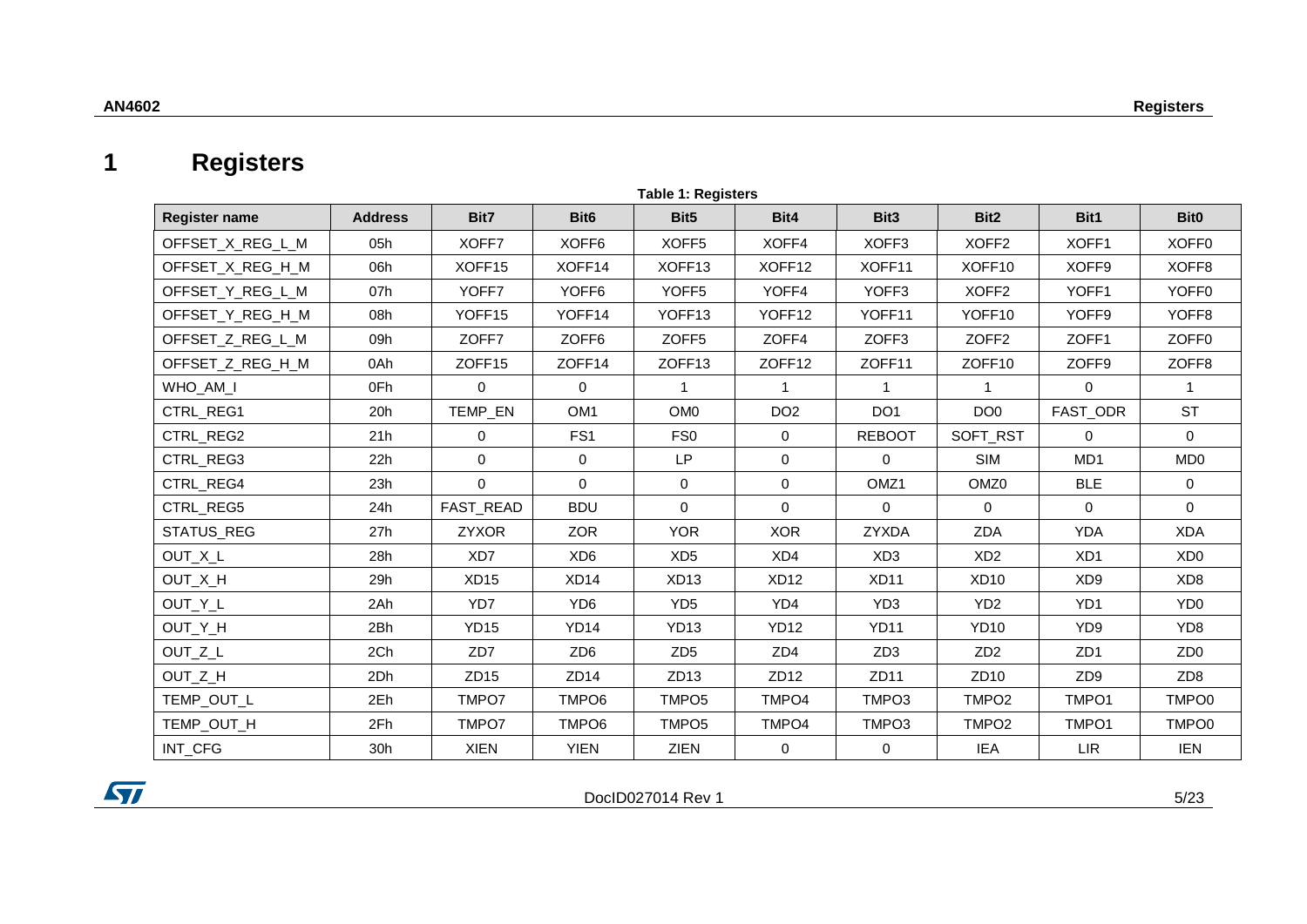| <b>Registers</b>     |                |              |                   |                  |       |                   |                   |                   | AN4602           |
|----------------------|----------------|--------------|-------------------|------------------|-------|-------------------|-------------------|-------------------|------------------|
| <b>Register name</b> | <b>Address</b> | Bit7         | Bit <sub>6</sub>  | Bit <sub>5</sub> | Bit4  | Bit <sub>3</sub>  | Bit <sub>2</sub>  | Bit1              | Bit <sub>0</sub> |
| INT_SRC              | 31h            | PTH_X        | PTH_Y             | PTH_Z            | NTH_X | NTH_Y             | NTH <sub>Z</sub>  | <b>MROI</b>       | <b>INT</b>       |
| INT_THS_L            | 32h            | THSL7        | THSL6             | THSL5            | THSL4 | THSL3             | THSL <sub>2</sub> | THSL <sub>1</sub> | <b>THSL0</b>     |
| INT_THS_H            | 33h            | <b>THSH7</b> | THSH <sub>6</sub> | <b>THSH</b>      | THSH4 | THSH <sub>3</sub> | THSH <sub>2</sub> | THSH <sub>1</sub> | <b>THSHO</b>     |

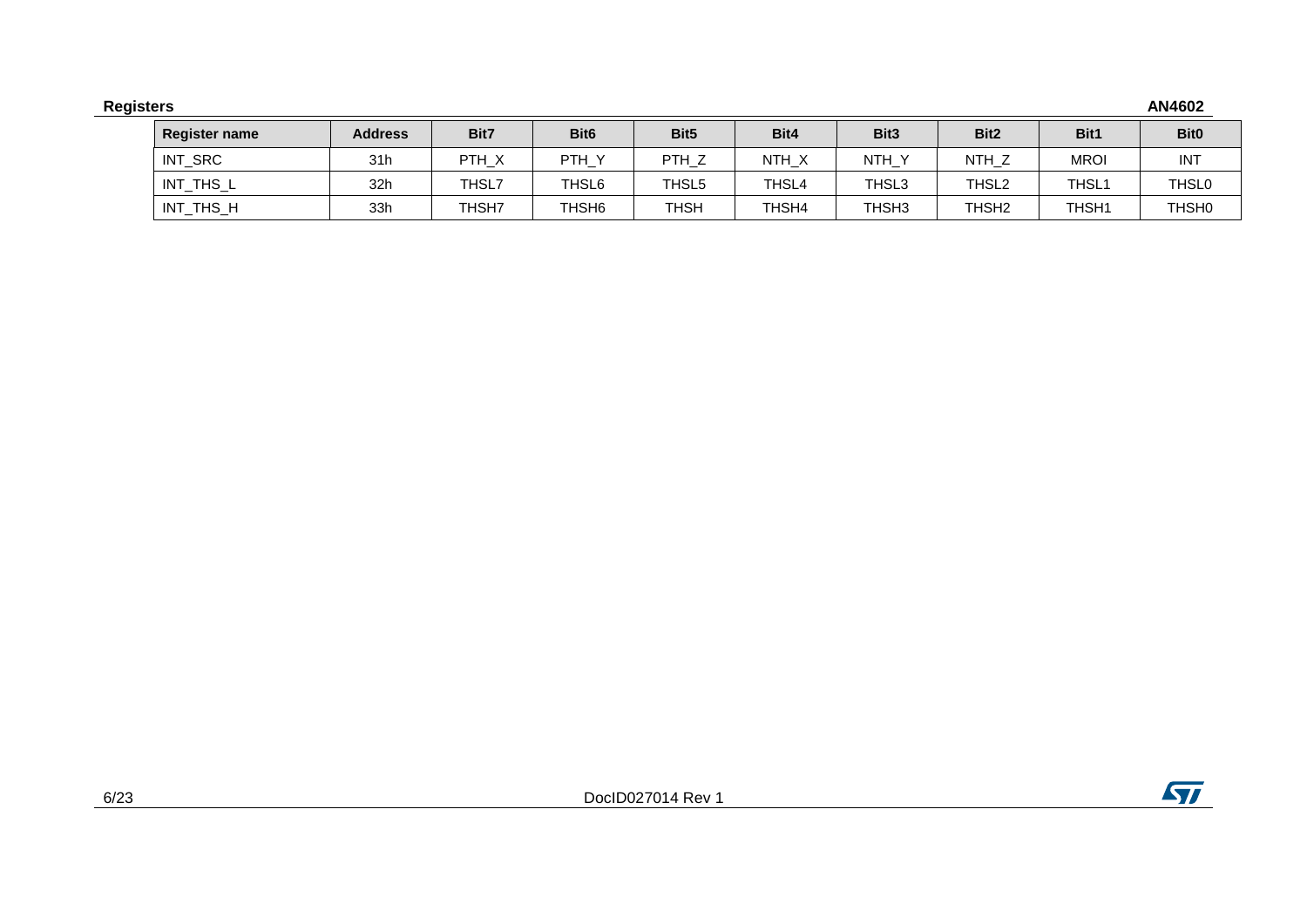### **2 General configuration**

<span id="page-6-0"></span>Various features of the LIS3MDL can be configured by using CTRL\_REG1, CTRL\_REG2, CTRL\_REG3 and CTRL\_REG4.

- Output data rate (ODR)
	- − Register CTRL\_REG1; bits DO2, DO1, DO0, FAST\_ODR
- Operating modes
	- − Register CTRL\_REG1: bits OM1, OM0
	- − Register CTRL\_REG4: bits OMZ1, OMZ0
- Full-scale
	- − Register CTRL\_REG2: bits FS1, FS0
- Measurement mode
	- − Mode register (CTRL\_REG3): bits MD1, MD0

#### **2.1 Full scale**

<span id="page-6-1"></span>The LIS3MDL provides a selectable full scale to adjust the input dynamic range of the device to the amplitude of the magnetic field to be measured.

Full-scale configuration is selected by setting bits FS1, FS0 (register CTRL\_REG2).

<span id="page-6-3"></span>

|                 |                 | Table Z. Full-Scale Selection |                     |
|-----------------|-----------------|-------------------------------|---------------------|
| FS <sub>1</sub> | FS <sub>0</sub> | <b>Full-scale [G]</b>         | Gain@16-bit (LSB/G) |
| υ               |                 | ±4                            | 6842                |
| U               |                 | ±8                            | 3421                |
|                 |                 | ±12                           | 2281                |
|                 |                 | ±16                           | 1711                |

#### **Table 2: Full-scale selection**

#### **2.2 Operating modes**

<span id="page-6-2"></span>The LIS3DML allows four possible operating modes: low-power, medium-performance, high -performance and ultra-high-performance.

Operating modes on the X/Y axes can be chosen independently from the operating mode on the Z-axis:

- X/Y axes operating mode can be selected by setting bits OM1, OM0 (register CTRL\_REG1)
- <span id="page-6-4"></span>• Z-axis operating mode by using bits OMZ1, OMZ0 (register CTRL\_REG4)

**Table 3: X/Y axes operating mode selection**

| <b>Operating mode</b>  | OM <sub>1</sub> | OM <sub>0</sub> |
|------------------------|-----------------|-----------------|
| Low-power              |                 |                 |
| Medium-performance     |                 |                 |
| High-performance       |                 |                 |
| Ultra-high-performance |                 |                 |

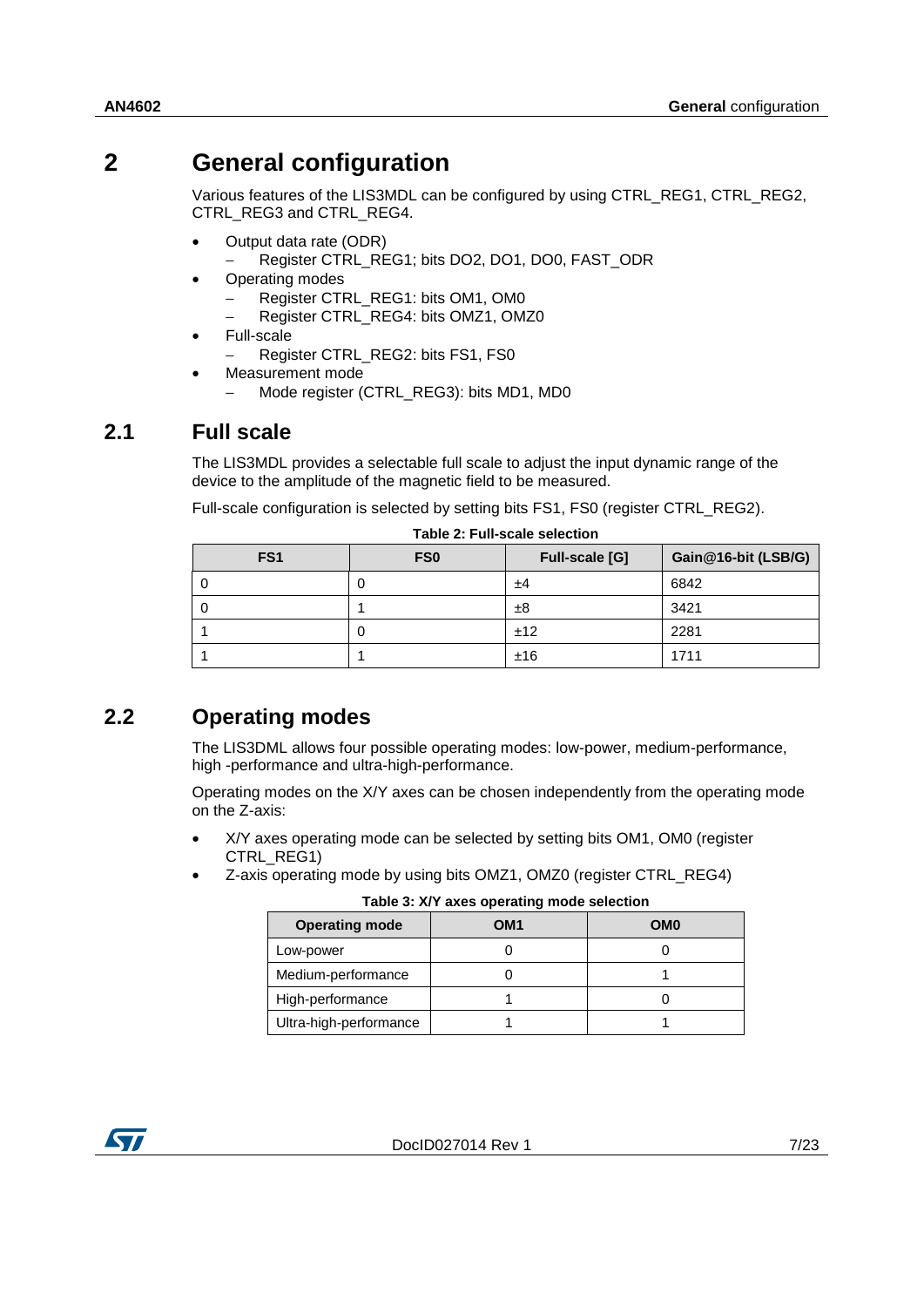<span id="page-7-2"></span>

| <b>Operating mode</b>  | OMZ1 | OMZ <sub>0</sub> |
|------------------------|------|------------------|
| Low-power              |      |                  |
| Medium-performance     |      |                  |
| High-performance       |      |                  |
| Ultra-high-performance |      |                  |

<span id="page-7-3"></span>The output noise is strictly related to the operating mode. The noise level sets the minimum detectable field. In the following table noise is given for different operating modes.

| rable J. Noise in operating inoues (average per axis) |                    |  |  |  |
|-------------------------------------------------------|--------------------|--|--|--|
| Operating mode                                        | RMS noise [mgauss] |  |  |  |
| Ultra-high-performance                                | 3.5                |  |  |  |
| High-performance                                      | 4.0                |  |  |  |
| Medium-performance                                    | 4.6                |  |  |  |
| Low-power                                             | 5.3                |  |  |  |

**Table 5: Noise in operating modes (average per axis)**

#### **2.2.1 Output data rate**

<span id="page-7-0"></span>Register CTRL\_REG1 (bits DO2, DO1, DO0,FAST\_ODR) allows selecting ODR frequency.

<span id="page-7-4"></span>A higher ODR can be selected by configuring bit 1 of CTRL\_REG1.

| DO <sub>2</sub> | DO <sub>1</sub> | DO <sub>0</sub> | <b>FODR</b> | ODR [Hz]   | OM          |
|-----------------|-----------------|-----------------|-------------|------------|-------------|
| $\pmb{0}$       | $\mathbf 0$     | $\pmb{0}$       | $\pmb{0}$   | 0.625      | Χ           |
| 0               | 0               |                 | $\pmb{0}$   | 1.25       | Χ           |
| 0               |                 | 0               | 0           | 2.5        | Χ           |
| 0               |                 |                 | 0           | $\sqrt{5}$ | Χ           |
|                 | 0               | 0               | 0           | $10$       | Χ           |
|                 | 0               |                 | 0           | $20\,$     | Χ           |
|                 |                 | 0               | 0           | 40         | Χ           |
|                 |                 |                 | 0           | 80         | $\mathsf X$ |
| Χ               | Χ               | Χ               |             | 1000       | LP          |
| Χ               | Χ               | Χ               |             | 560        | <b>MP</b>   |
| Χ               | Χ               | Χ               |             | 300        | HP          |
| Χ               | Χ               | Χ               |             | 155        | <b>UHP</b>  |

**Table 6: Data rate configuration**

#### **2.3 Measurement mode**

<span id="page-7-1"></span>The system goes to idle mode:

- automatically at the end of startup procedure
- automatically, if single-measurement mode has been selected at the end of the measurement process

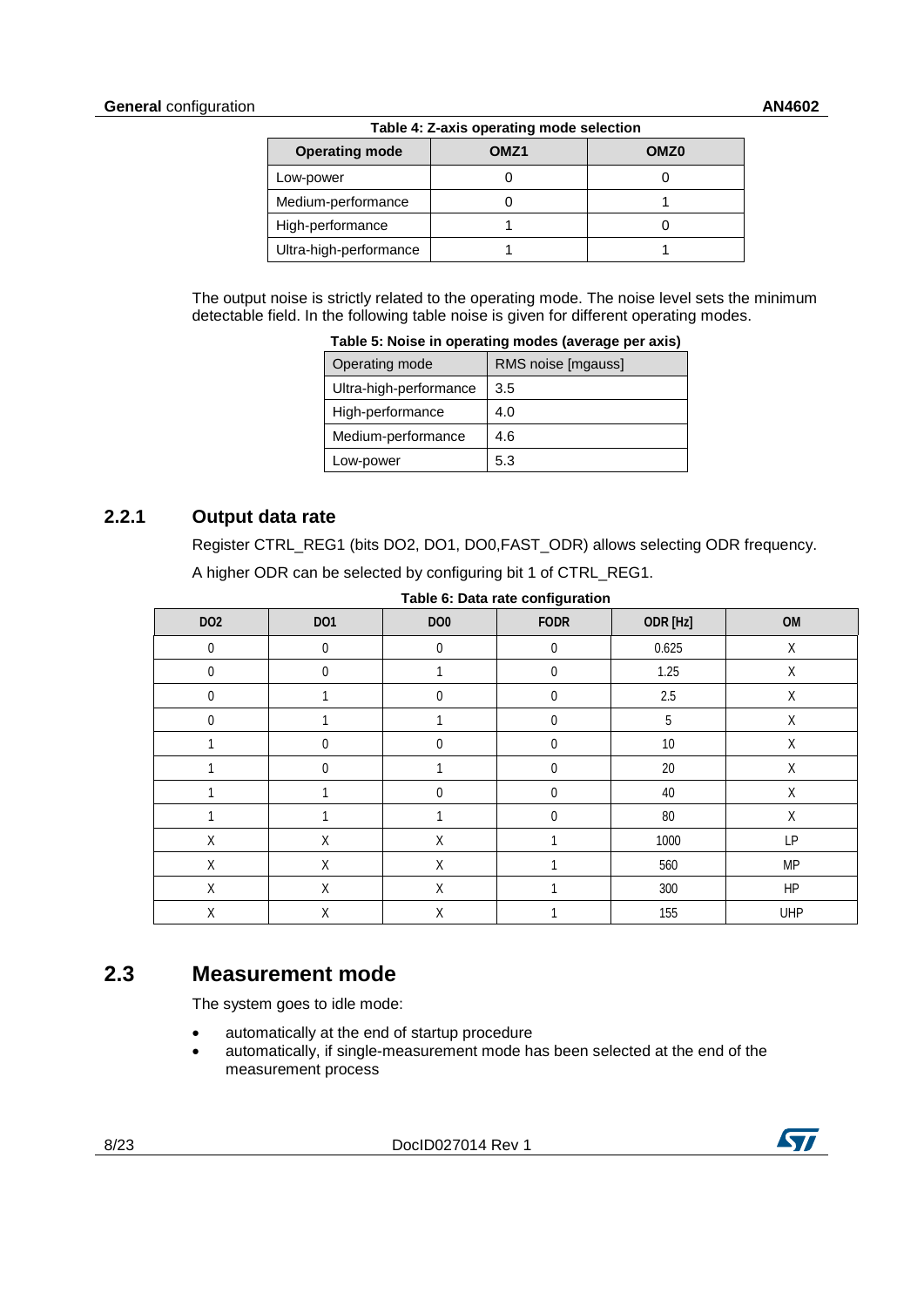Idle mode can also be forced by the user, setting the MD1 bit equal to 1 (mode register CTRL\_REG3) . In idle mode (current consumption around 1 uA) the system is waiting for startup configuration commands. (Refer also to *[Section 2.4: "Current consumption"](#page-10-0)*, and *[Section 3: "Reading output data"](#page-11-0)*). Single/Continuous measurement mode can be selected by configuring bits MD1, MD0 of mode register (CTRL\_REG3).

<span id="page-8-0"></span>

| M <sub>D</sub> 1 | <b>MD0</b> | <b>Mode</b>                 |
|------------------|------------|-----------------------------|
|                  |            | Continuous-measurement mode |
|                  |            | Single-measurement mode     |
|                  |            | Idle mode                   |
|                  |            | Idle mode                   |

| Table 7: System modes |  |  |  |  |
|-----------------------|--|--|--|--|
|-----------------------|--|--|--|--|

During single-measurement mode, the device performs a single measurement and writes the measured data in the data output register. After the measurement has been completed and the output data registers are updated, the device is reset to idle mode: the Mode register is consequently changed to idle mode (bit MD1 = 1).

During continuous-measurement mode, the device continuously performs measurements and writes measured data in the data output registers. In order to reduce average power consumption, the device is configured in a state similar to idle mode (called TOFF) between two consecutive measurements.

In TOFF mode average power consumption is reduced to a few µA by switching off the main blocks.

<span id="page-8-1"></span>

#### **Figure 1: Sampling timing in continuous mode**

In the figure above we can see that the duty cycle is equal to  $TON/(TON + TOFF) =$ TON\*ODR (where ODR=1/(TON + TOFF). Therefore the average power consumption is strictly dependent on the selected ODR (see *[Table 10: "Current consumption \(µA\)"](#page-10-1)*).

Moreover, please note that different TON durations correspond to different operating modes which correspond to different duty cycles, therefore current consumption depends on both OM and ODR (see *[Section 2.4: "Current consumption"](#page-10-0)*).

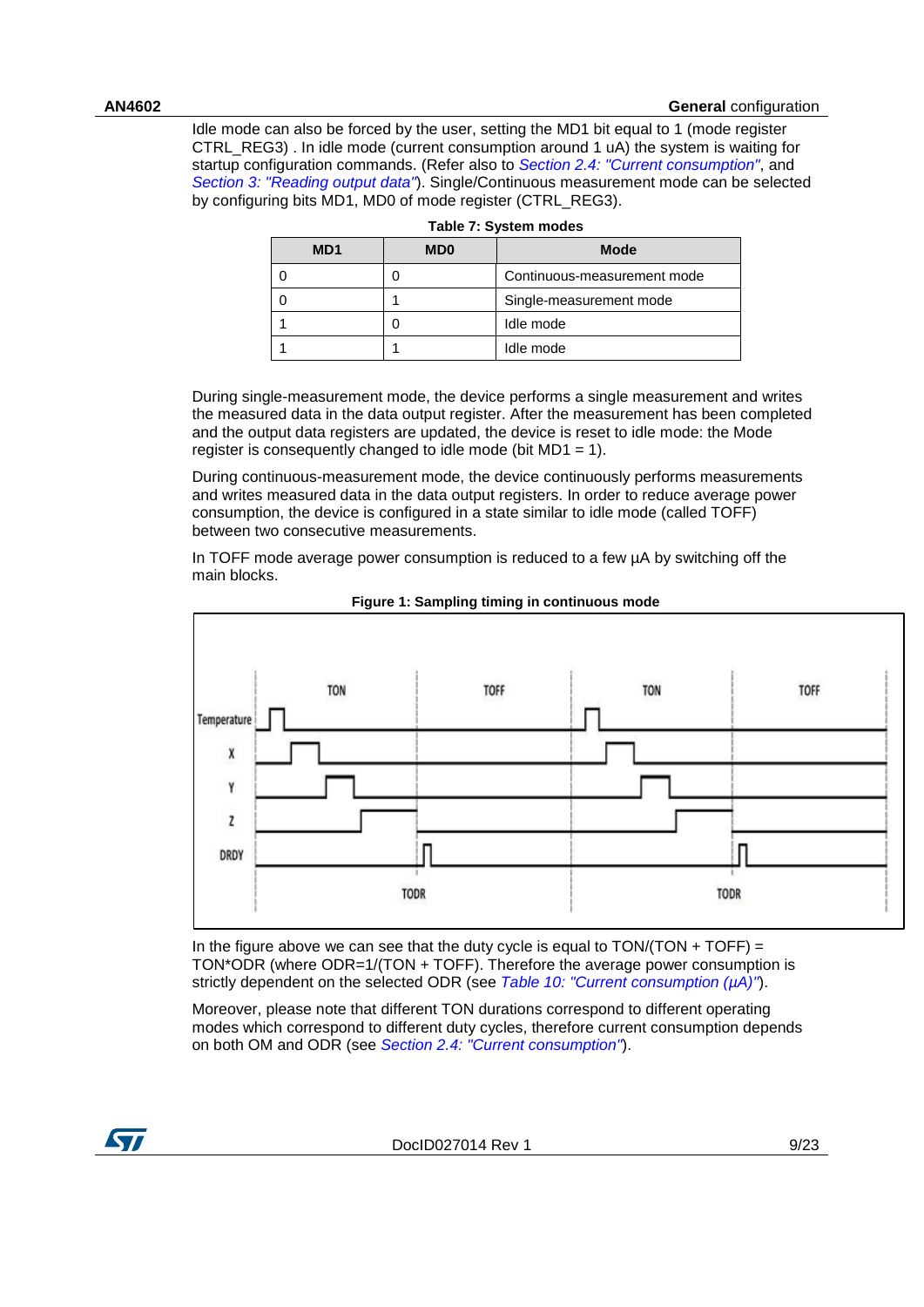#### **2.3.1 Turn-on time**

<span id="page-9-0"></span>Turn-on time is the interval between the wakeup command and data availability.

<span id="page-9-4"></span>

<span id="page-9-2"></span>The following table gives the turn-on time for each operating mode.

| TADIE O. TUTTEUIT UITIE |                          |  |  |  |  |
|-------------------------|--------------------------|--|--|--|--|
| <b>Operating mode</b>   | <b>Startup time [ms]</b> |  |  |  |  |
| Low-power               | 1.2                      |  |  |  |  |
| Medium-performance      | 1.91                     |  |  |  |  |
| High-performance        | 3.48                     |  |  |  |  |
| Ultra-high-performance  | 6.65                     |  |  |  |  |

**Table 8: Turn-on time**

#### **2.3.2 Switching modes**

<span id="page-9-1"></span>If the LIS3MDL device has been configured in continuous measurement, it is possible to change OM and/or ODR without switching to idle mode.

In this case (see *[Table 9: "TON for operating modes"](#page-9-3)*) the system will reach the new configuration after a time interval given by the sum of the TON related to the old configuration and the TON related to the new configuration. For instance if we move from MP to UHP, the system will reach the new configuration after  $1.65 \text{ ms} + 6.4 \text{ ms} = 8.05 \text{ ms}$ .

All the performed measurements are valid and no data has to be deleted.

<span id="page-9-3"></span>The following table gives TON duration for different OMs.

| Table 9: TON for operating modes |          |  |  |  |
|----------------------------------|----------|--|--|--|
| <b>Operating mode</b>            | TON [ms] |  |  |  |
| LΡ                               | 0.9      |  |  |  |
| MP                               | 1.65     |  |  |  |
| HP                               | 3.23     |  |  |  |
| <b>I IHP</b>                     |          |  |  |  |

10/23 DocID027014 Rev 1

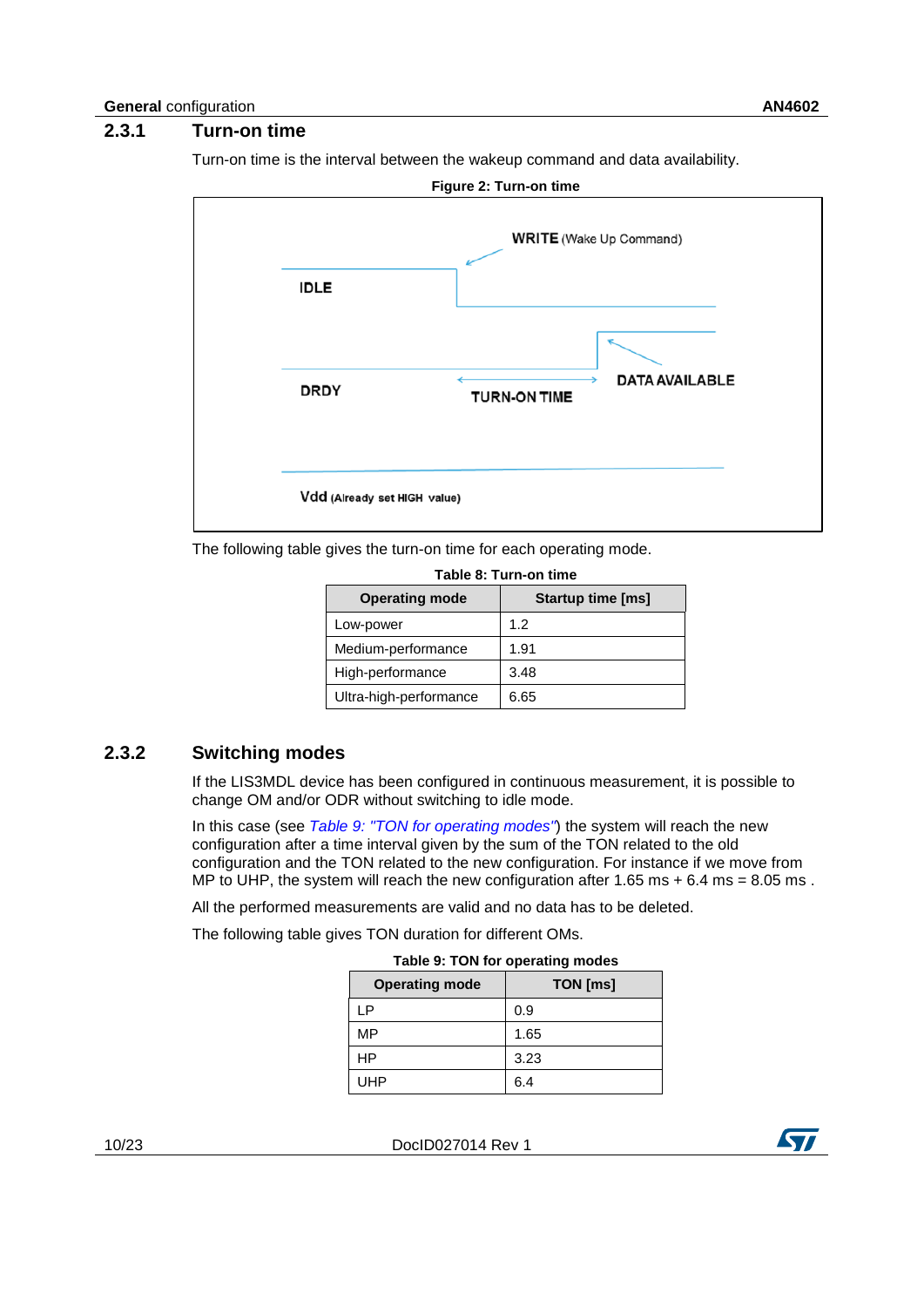### **2.4 Current consumption**

<span id="page-10-0"></span>The following tables summarize typical consumption for the different ODR allowed in each operating mode. Fast ODR consumption is summarized in the last four rows.

<span id="page-10-1"></span>

| Table 10: Current consumption (µA) |           |           |           |                          |  |
|------------------------------------|-----------|-----------|-----------|--------------------------|--|
| ODR (Hz)                           | <b>LP</b> | <b>MP</b> | <b>HP</b> | <b>UHP</b>               |  |
| 0.625                              | 6         | 7         | 10        | 15                       |  |
| 1.25                               | 7         | 10        | 15        | 25                       |  |
| 2.5                                | 10        | 15        | 25        | 40                       |  |
| 5                                  | 15        | 25        | 40        | 75                       |  |
| 10                                 | 25        | 40        | 75        | 145                      |  |
| 20                                 | 40        | 75        | 145       | 270                      |  |
| 40                                 | 80        | 145       | 285       | 565                      |  |
| 80                                 | 150       | 290       | 565       | 1125                     |  |
| 155                                | ٠         | ۰         | -         | 1950                     |  |
| 300                                |           |           | 1870      | $\overline{\phantom{a}}$ |  |
| 560                                |           | 1720      | -         | ٠                        |  |
| 1000                               | 1500      | ۰         | -         | ٠                        |  |

When the system is in idle mode (bit MD1 of CTRL\_REG3 equal to 1) current consumption is around  $1 \mu$ A.



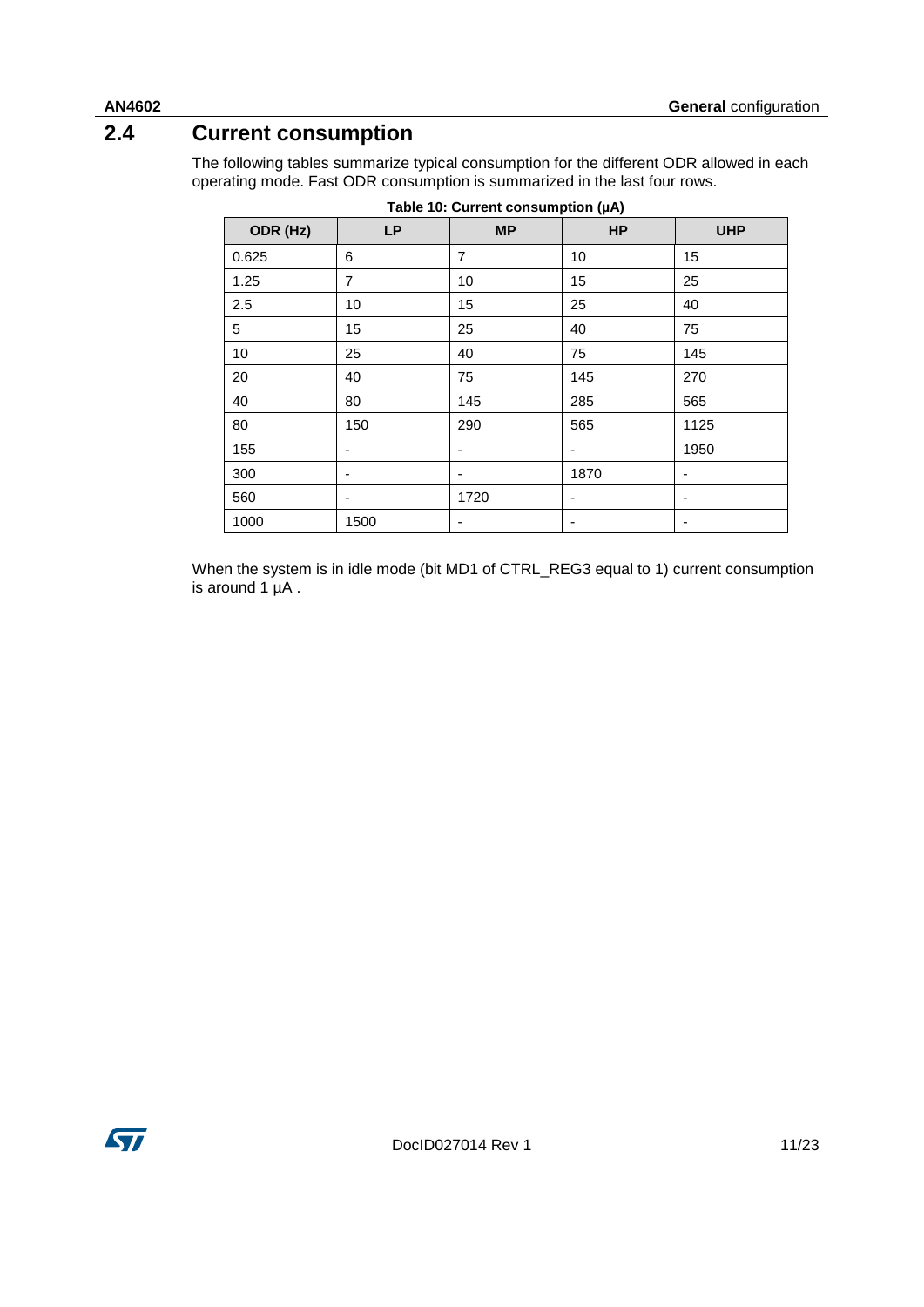### <span id="page-11-0"></span>**3 Reading output data**

#### **3.1 Startup sequence**

<span id="page-11-1"></span>After "Power-on reset rising" all the configuration/calibration parameters are loaded from FTP memory, then a single measure is performed and valid data are written in the output registers. At this stage the system goes to idle mode waiting for further commands through the I<sup>2</sup>C/SPI interface. Please note that during the startup sequence, the DRDY pin is set to low.

The startup sequence can be summarized in the following figure.

<span id="page-11-4"></span>

**Figure 3: Startup sequence**

A typical wakeup sequence is summarized as follows:

- 1. Write 40h in CTRL\_REG2. Sets full scale ±12 Hz.
- 2. Write FCh in CTRL REG1. Sets UHP mode on the X/Y axes, ODR at 80 Hz and activates temperature sensor.
- 3. Write 0Ch in CTRL\_REG4. Sets UHP mode on the Z-axis.
- <span id="page-11-2"></span>4. Write 00h in CTRL REG3. Sets continuous-measurement mode.

#### **3.2 Reading magnetometer data**

Data can be read in two ways: accessing directly the DRDY pin (pin 8) or reading bit 3 of STATUS\_REG.

#### **3.2.1 Using the data-ready (DRDY) signal**

<span id="page-11-3"></span>Pin 8 (DRDY) represents the content of the XYZDA bit of the STATUS REG register. The data-ready signal rises to 1 when a new set of data has been generated and is available for reading. As soon as the first "High part" of the output data is read, DRDY goes low.

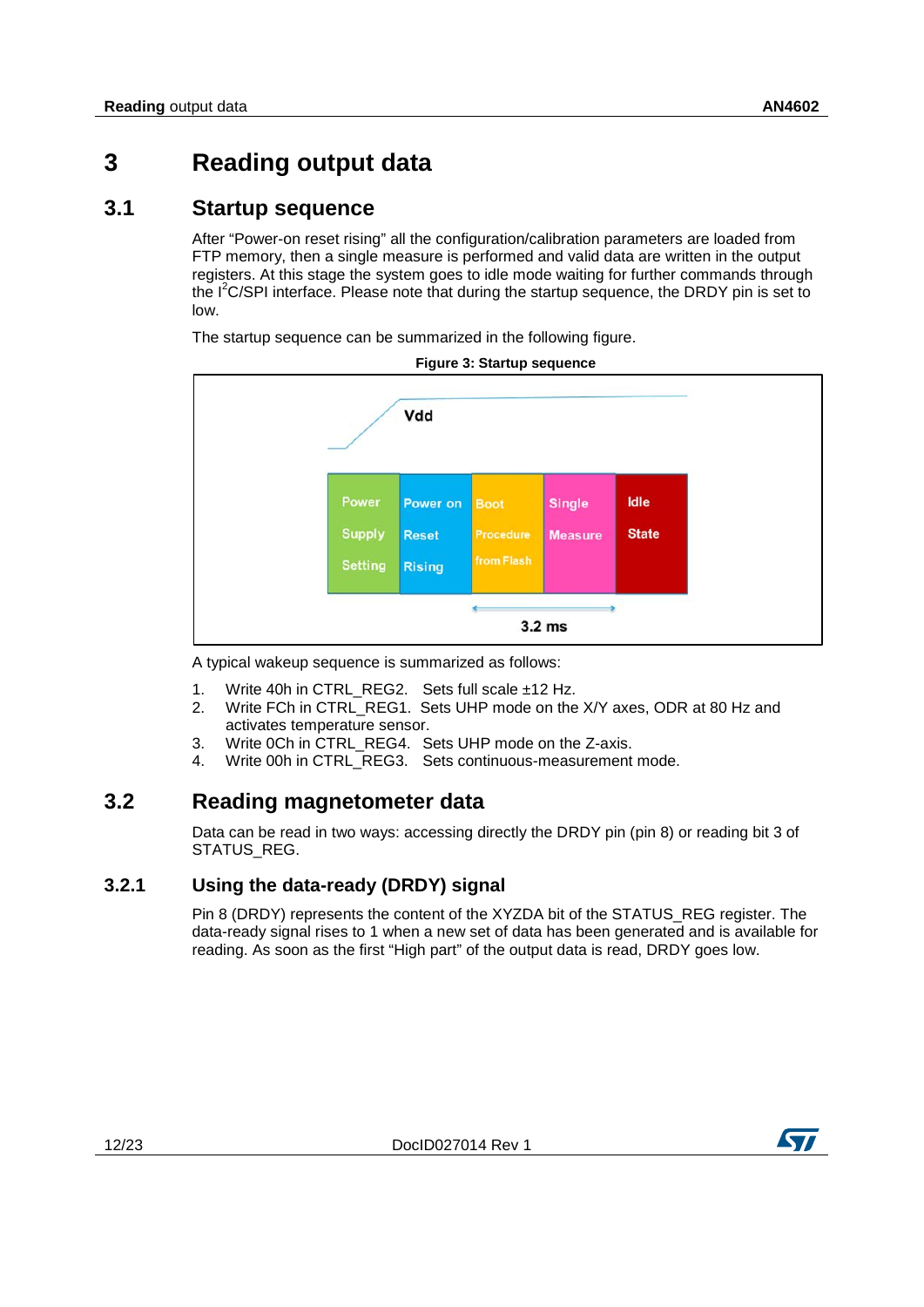<span id="page-12-1"></span>

Summarizing the read from the DRDY pin:

- 1. Read the DRDY pin
- 2. If DRDY = 0, then go to step 1<br>3. Read OUT  $X \perp$
- Read OUT\_X\_L
- 4. Read OUT\_X\_H
- 5. Read OUT\_Y\_L<br>6. Read OUT Y H
- Read OUT\_Y\_H
- 7. Read OUT\_Z\_L
- 8. Read OUT\_Z\_H<br>9. Data processing
- Data processing
- <span id="page-12-0"></span>10. Go to step 1

#### **3.2.2 Using the STATUS\_REG register**

Directly polling the STATUS\_REG register allows checking bit 7 (overrun). If bit 7 is set to 1, the reading rate is not adequate compared to the data production rate. If one or more magnetometer samples have been overwritten by new data because of an excessively slow reading rate, the ZYXOR bit of the STATUS\_REG register is set to 1.

Reading from the STATUS\_REG can be summarized as follows:

- 1. Read STATUS REG
- 2. If STATUS\_REG(3) = 0, then go to step 1<br>3. If STATUS REG(7) = 1, some data have l
- If STATUS\_REG(7) = 1, some data have been overwritten
- 4. Read OUT X L
- 
- 5. Read OUT\_X\_H<br>6. Read OUT Y L Read OUT\_Y\_L
- 7. Read OUT\_Y\_H
- 
- 8. Read OUT\_Z\_L<br>9. Read OUT\_Z\_H Read OUT\_Z\_H
- 10. Data processing
- 11. Go to step 1
- ST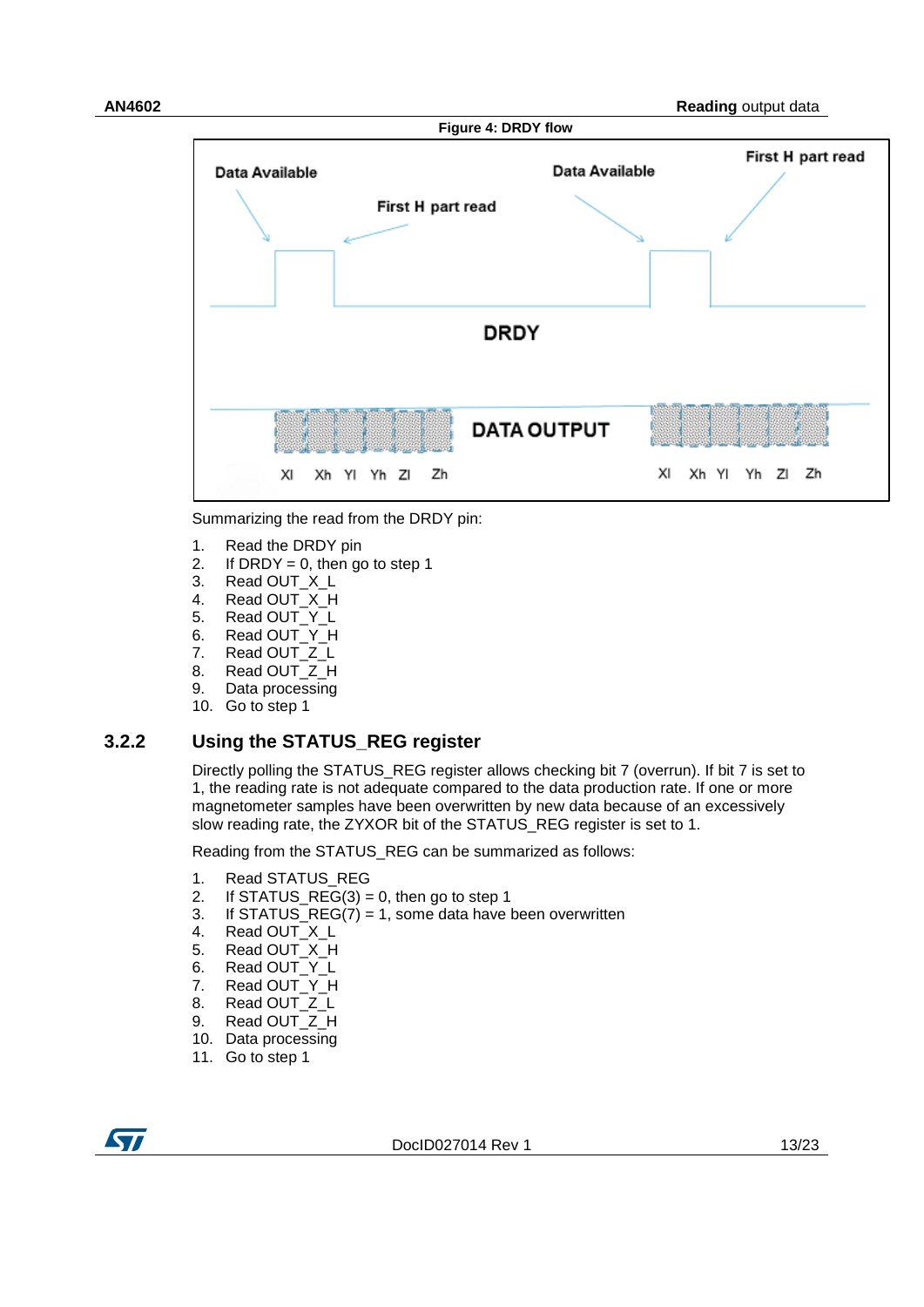<span id="page-13-0"></span>If the reading of the magnetic data cannot be synchronized with the XYZDA bit in the STATUS REG register, it is strongly recommended to set the BDU (block data update) bit to 1 in CTRL\_REG5 register.

This feature avoids the reading of values (most significant and least significant parts of the magnetic data) related to different samples. In particular, when the BDU is activated, the data registers related to each channel always contain the most recent magnetic data produced by the device, but, in case the reading of a given pair (i.e. OUT\_X\_H and OUT\_X\_L, OUT\_Y\_H and OUT\_Y\_L, OUT\_Z\_H and OUT\_Z\_L) is initiated, the refresh for that pair is blocked until both MSB and LSB parts of the data are read.



BDU only guarantees that OUT\_X(Y, Z)\_L and OUT\_X(Y,Z)\_H have been sampled at the same moment. For example, if the reading speed is too low, it may read X and Y sampled at T1 and Z sampled at T2.

#### **3.2.4 FAST\_READ option**

<span id="page-13-1"></span>Reading of output data occurs through the  $I^2C$  Interface. To accelerate the reading process the  $I^2C$  interface can be configured to allow reading of multiple bytes: data stored in all the data output registers will be transferred in the same transaction. At this point, if we are interested in H values only, it is not efficient to read L values.

By activating the FAST\_READ option we allow the transfer of the high part of the output data only and we can disregard the low part of the output data.

For details concerning the  $I^2C$  interface, please refer to section 5.1 of the LIS3MDL datasheet.

<span id="page-13-2"></span>The FAST\_READ option can be selected by setting bit7 of CTRL\_REG5 equal to 1..

#### **3.3 Understanding magnetic data**

The magnetic data are sent to the OUT\_X\_H, OUT\_X\_L, OUT\_Y\_H, OUT\_Y\_L, OUT\_Z\_H, and OUT\_Z\_L registers. These registers contain, respectively, the most significant part and the least significant part of the magnetic signals acting on the X, Y, and Z axes.

Complete data for the  $X$  (Y, Z) channel is given by the concatenation OUT  $X$  H & OUT X L (OUT Y H & OUT Y L, OUT Z H & OUT Z L) and it is expressed as a two's complement number.

<span id="page-13-3"></span>Magnetic data are represented as 16-bit numbers and are left-justified.

#### **3.3.1 Big-little endian selection**

The LIS3MDL allows swapping the content of the lower and the upper part of the data registers (i.e. OUT  $X$  H with OUT  $X$  L), to be compliant with both little-endian and bigendian data representations.

"Little Endian" means that the low-order byte of the number is stored in memory at the lowest address, and the high-order byte at the highest address. (The little end comes first). This mode corresponds to bit BLE (in CTRL\_REG4 register) reset to 0 (default configuration).

On the contrary, "Big Endian" means that the high-order byte of the number is stored in memory at the lowest address, and the low-order byte at the highest address.

In the following table some examples showing the use of bit BLE are given.

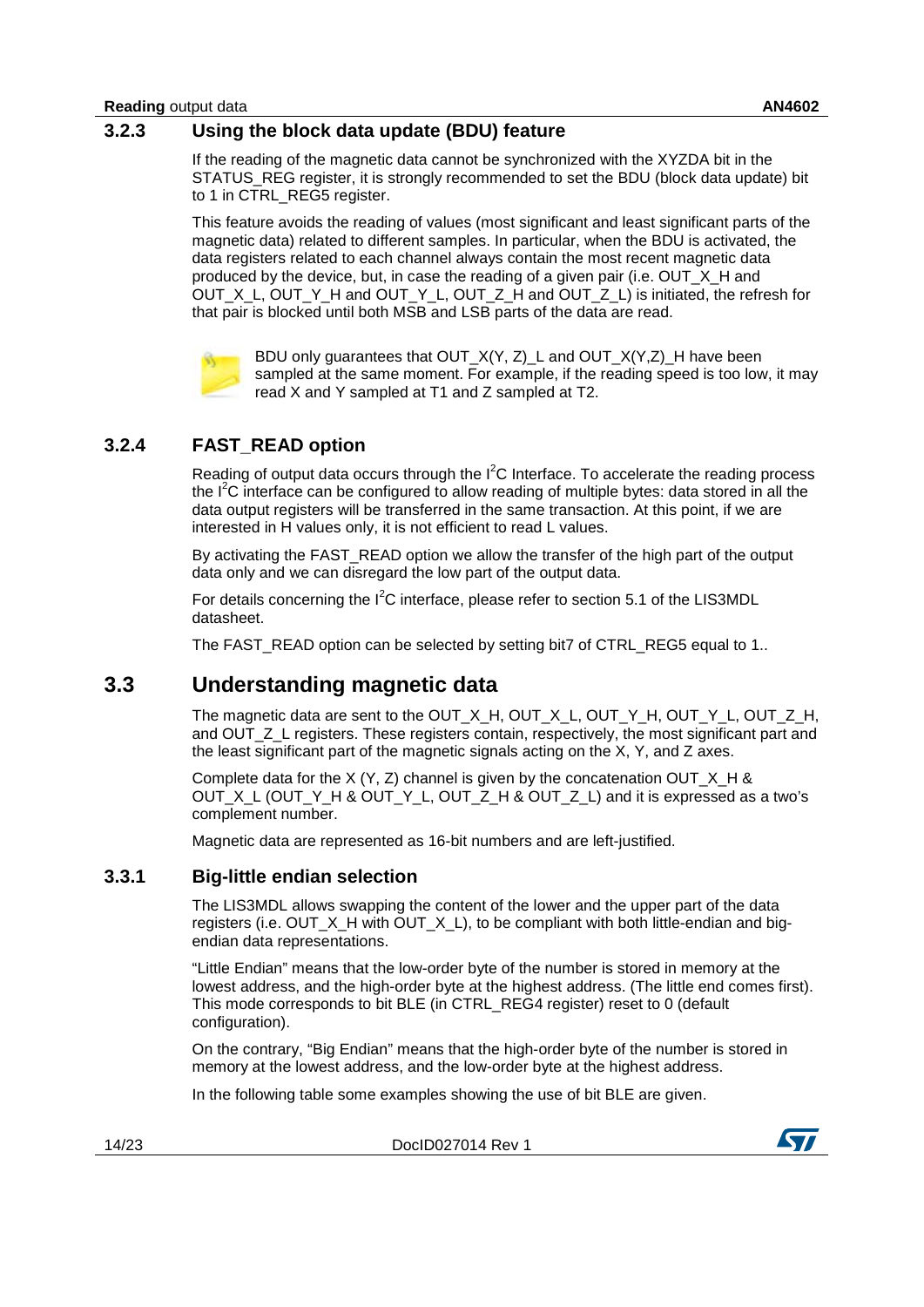### **AN4602 Reading** output data

<span id="page-14-0"></span>

| Table 11: Output data registers content vs. magnetic values (FS = 4 G) |                  |                  |                  |                  |  |
|------------------------------------------------------------------------|------------------|------------------|------------------|------------------|--|
|                                                                        | $BLE = 0$        | $BLE = 1$        |                  |                  |  |
| Data values [G]                                                        | 29h              | 28h              | 29h              | 28h              |  |
| 4                                                                      | 6Ah              | E <sub>8</sub> h | E <sub>8</sub> h | 6Ah              |  |
| $\overline{2}$                                                         | 35h              | 74h              | 74h              | 35h              |  |
| 1                                                                      | 1Ah              | <b>BAh</b>       | <b>BAh</b>       | 1Ah              |  |
| 0.5                                                                    | 0Dh              | 5Dh              | 5Dh              | 0Dh              |  |
| $\Omega$                                                               | 00h              | 00h              | 00h              | 00h              |  |
| $-0.5$                                                                 | F2h              | A <sub>3</sub> h | A <sub>3</sub> h | F2h              |  |
| $-1.0$                                                                 | E <sub>5</sub> h | 46h              | 46h              | E <sub>5</sub> h |  |
| $-2.0$                                                                 | CAh              | 8Ch              | 8Ch              | <b>CAh</b>       |  |
| $-4.0$                                                                 | 95h              | 18h              | 18h              | 95h              |  |

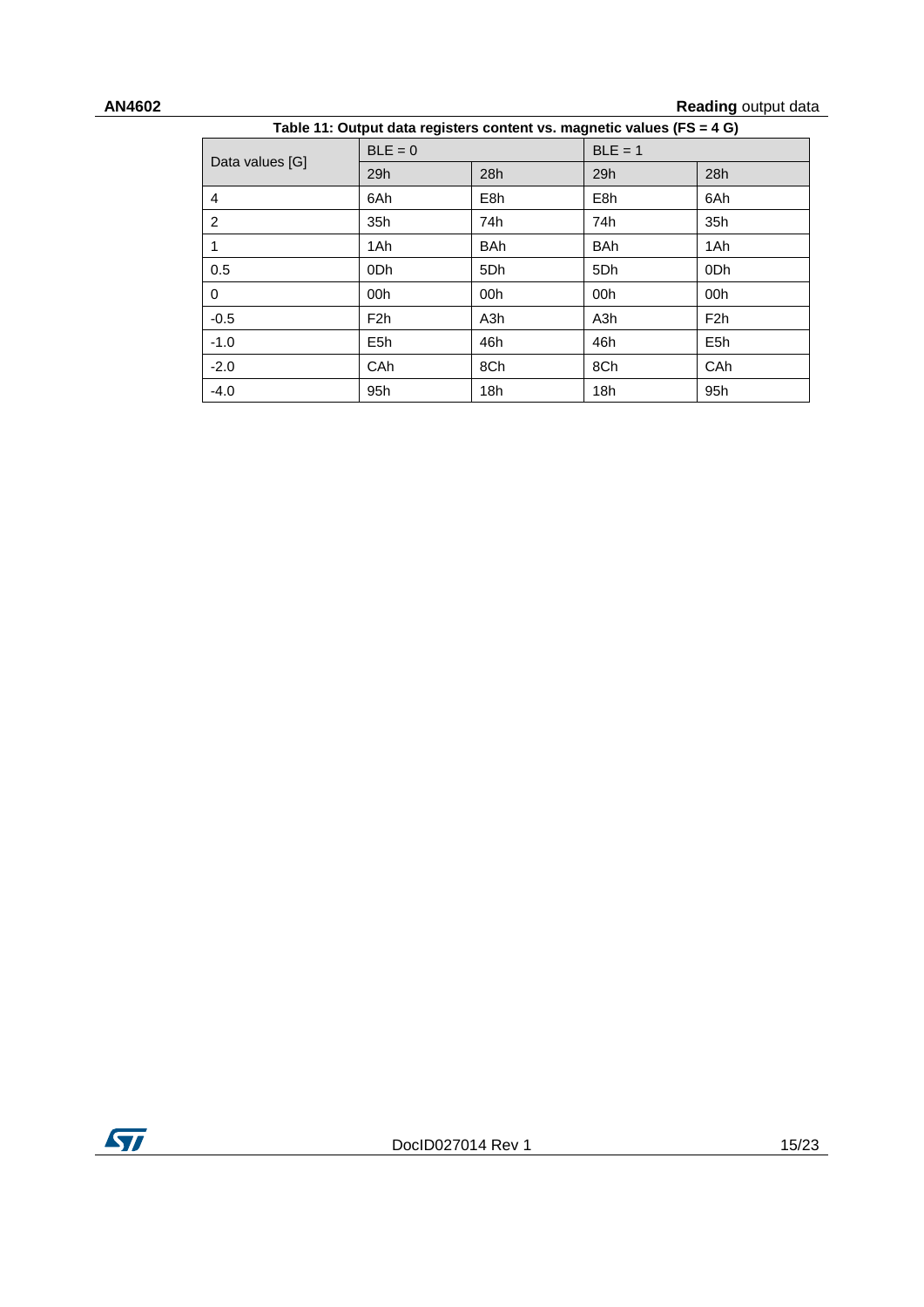### **4 Interrupt generation**

<span id="page-15-0"></span>The LIS3MDL interrupt signal can be configured in a very flexible way, allowing to recognize when magnetic data exceeds a threshold value. This signal can be driven on the INT pin

(pin 7).

The registers involved in the interrupt generation behavior are INT\_CFG, INT\_THS\_L, INT\_THS\_H and INT\_SRC.

Registers INT\_THS\_L and INT\_THS\_H are used to enter the threshold value used for interrupt generation. Register INT\_CFG allows interrupt generation on a single axis, two axes, or for all the three axes. Finally the INT\_SRC register allows understanding where the interrupt signal occurred.

### **4.1 Interrupt configuration**

<span id="page-15-2"></span><span id="page-15-1"></span>

| Table 12: INT_CFG (30h) register |            |      |  |  |  |  |     |
|----------------------------------|------------|------|--|--|--|--|-----|
| XIEN                             | <b>TEN</b> | 7IFN |  |  |  |  | エロト |

<span id="page-15-3"></span>

|             | $1$ able 10. INT OF 0 acsorband                                                                                                                                               |
|-------------|-------------------------------------------------------------------------------------------------------------------------------------------------------------------------------|
| <b>XIEN</b> | Enable interrupt generation on X-axis. Default value: 0<br>(0: disable interrupt request; 1: enable interrupt request on measured rate<br>value higher than preset threshold) |
| <b>YIEN</b> | Enable interrupt generation on Y-axis. Default value: 0<br>(0: disable interrupt request; 1: enable interrupt request on measured rate<br>value higher than preset threshold) |
| <b>ZIEN</b> | Enable interrupt generation on Z-axis. Default value: 0<br>(0: disable interrupt request; 1: enable interrupt request on measured rate<br>value higher than preset threshold) |
| <b>IEA</b>  | Control the polarity on INT when an interrupt occurs. Default value: 0<br>$(0:$ low; $1:$ high)                                                                               |
|             | Latch interrupt request. Default value: 0                                                                                                                                     |
| LIR.        | (0: interrupt request latched; 1: interrupt request not latched)                                                                                                              |
|             | Once latched, the INT pin remains in the same state until INT_SRC (31h) is<br>read.                                                                                           |
| IEN         | Interrupt enable on INT pin. Default value: 0<br>(0: disabled; 1: enabled)                                                                                                    |

#### **Table 13: INT\_CFG description**

The LIR bit allows deciding if the interrupt request must be latched or not. If the LIR bit is '1', the interrupt signal goes high when the interrupt condition is satisfied and returns to low immediately if the interrupt condition cannot be verified. Otherwise, if the LIR bit is '0', when an interrupt condition is applied, the interrupt signal remains high (even if the condition returns to a non-interrupt status) until a read of the INT\_SRC register is performed.

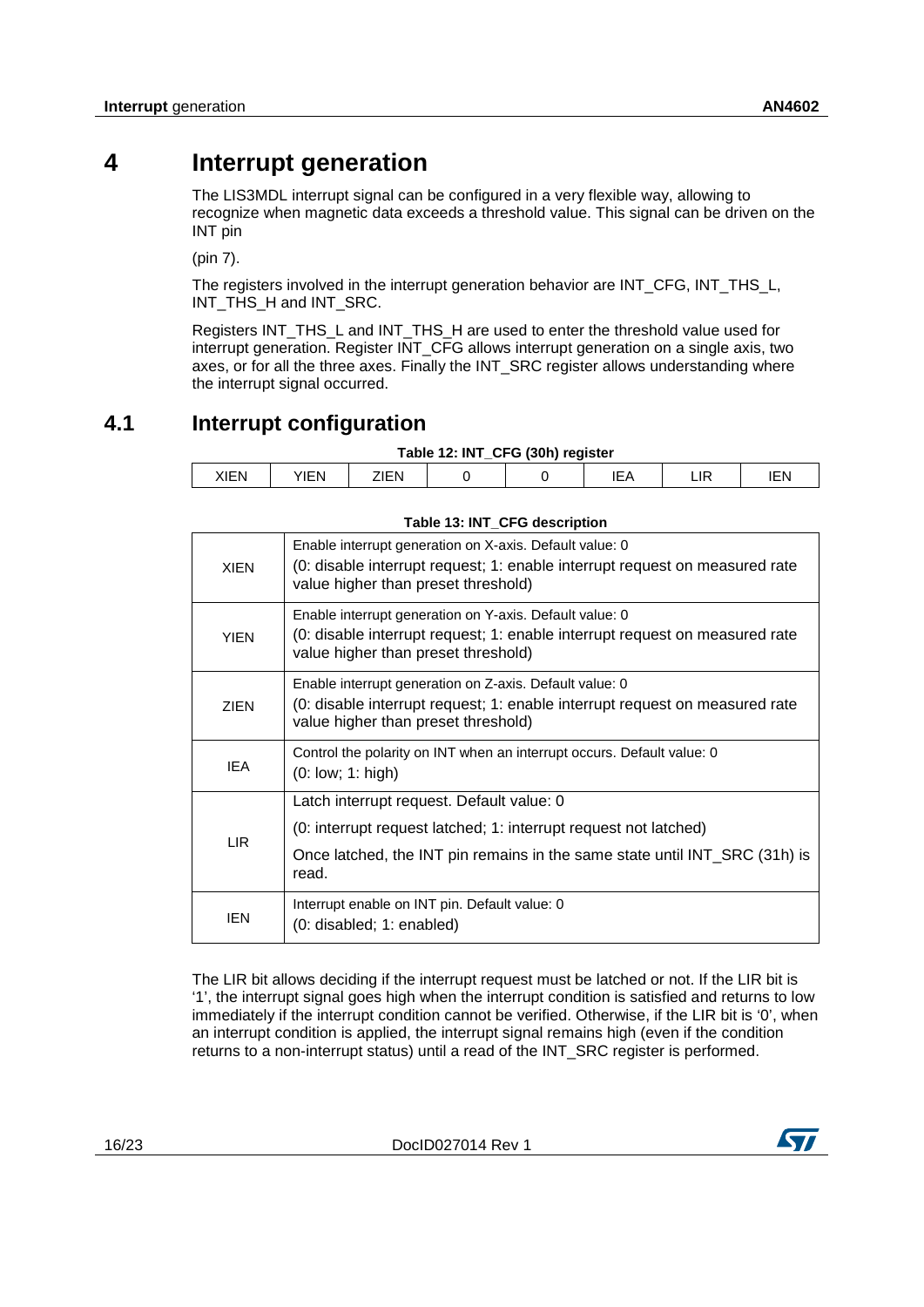#### **4.2 Interrupt threshold**

<span id="page-16-0"></span>The threshold registers INT\_THS\_L and INT\_THS\_H define the magnetic data values used by the interrupt generation circuitry.

Defined threshold values are the same for all three axes.

In case the interrupt mechanism has been enabled for more than one axis, please note that this mechanism acts like a logical OR.

The threshold has to be expressed in absolute value; it is converted to LSB and has to be written in the INT\_THS register (unsigned code). The device detects both positive and negative thresholds.

As previously seen, LSB depends on the full scale, refer to *[Table 2: "Full-scale selection"](#page-6-3)* (sensitivity vs. FS table).

<span id="page-16-2"></span>

| Table 14: INT THS H (33h) register |          |                    |        |        |        |        |               |
|------------------------------------|----------|--------------------|--------|--------|--------|--------|---------------|
| ITHRH7                             | ITHRH6 I | ITHRH <sub>5</sub> | ITHRH4 | ITHRH3 | ITHRH2 | ITHRH1 | <b>ITHRHO</b> |
|                                    |          |                    |        |        |        |        |               |

|                                                                                 |  |  |  | IIHRH/ I IIHRH6 I IIHRH5 I IIHRH4 I IIHRH3 I IIHRH2 I IIHRH1 I IIHRH0 |  |  |  |
|---------------------------------------------------------------------------------|--|--|--|-----------------------------------------------------------------------|--|--|--|
|                                                                                 |  |  |  |                                                                       |  |  |  |
| $T$ , i.i., $A = 1$ , $B = 1$ , $B = 1$ , $C = 1$ , $A = 1$ , $A = 1$ , $A = 1$ |  |  |  |                                                                       |  |  |  |

<span id="page-16-3"></span>

| Table 15: INT THS L (32h) register |  |  |  |  |                                                              |  |  |
|------------------------------------|--|--|--|--|--------------------------------------------------------------|--|--|
| <b>ITHRL7</b>                      |  |  |  |  | ITHRL6   ITHRL5   ITHRL4   ITHRL3   ITHRL2   ITHRL1   ITHRL0 |  |  |

#### **4.3 Interrupt source register**

<span id="page-16-4"></span><span id="page-16-1"></span>As already stated, the INT\_SRC register indicates the cause that generated the interrupt. The MROI bit switches on when an overflow data is detected.

|             | Value on X-axis exceeds the threshold on the positive side. |
|-------------|-------------------------------------------------------------|
| PTH X       | Default value: 0.                                           |
|             | Value on Y-axis exceeds the threshold on the positive side. |
| PTH_Y       | Default value: 0.                                           |
|             | Value on Z-axis exceeds the threshold on the positive side. |
| PTH_Z       | Default value: 0.                                           |
|             | Value on X-axis exceeds the threshold on the negative side. |
| NTH_X       | Default value: 0.                                           |
|             | Value on Y-axis exceeds the threshold on the negative side. |
| NTH Y       | Default value: 0.                                           |
|             | Value on Z-axis exceeds the threshold on the negative side. |
| NTH_Z       | Default value: 0.                                           |
|             | Internal measurement range overflow on magnetic value.      |
| <b>MROI</b> | Default value: 0.                                           |
| <b>INT</b>  | This bit signals when interrupt event occurs.               |

**Table 16: INT\_SRC description**

Pin 7 (INT) is directly linked to the INT bit (INT\_SRC register) which indicates that an interrupt event occurred.

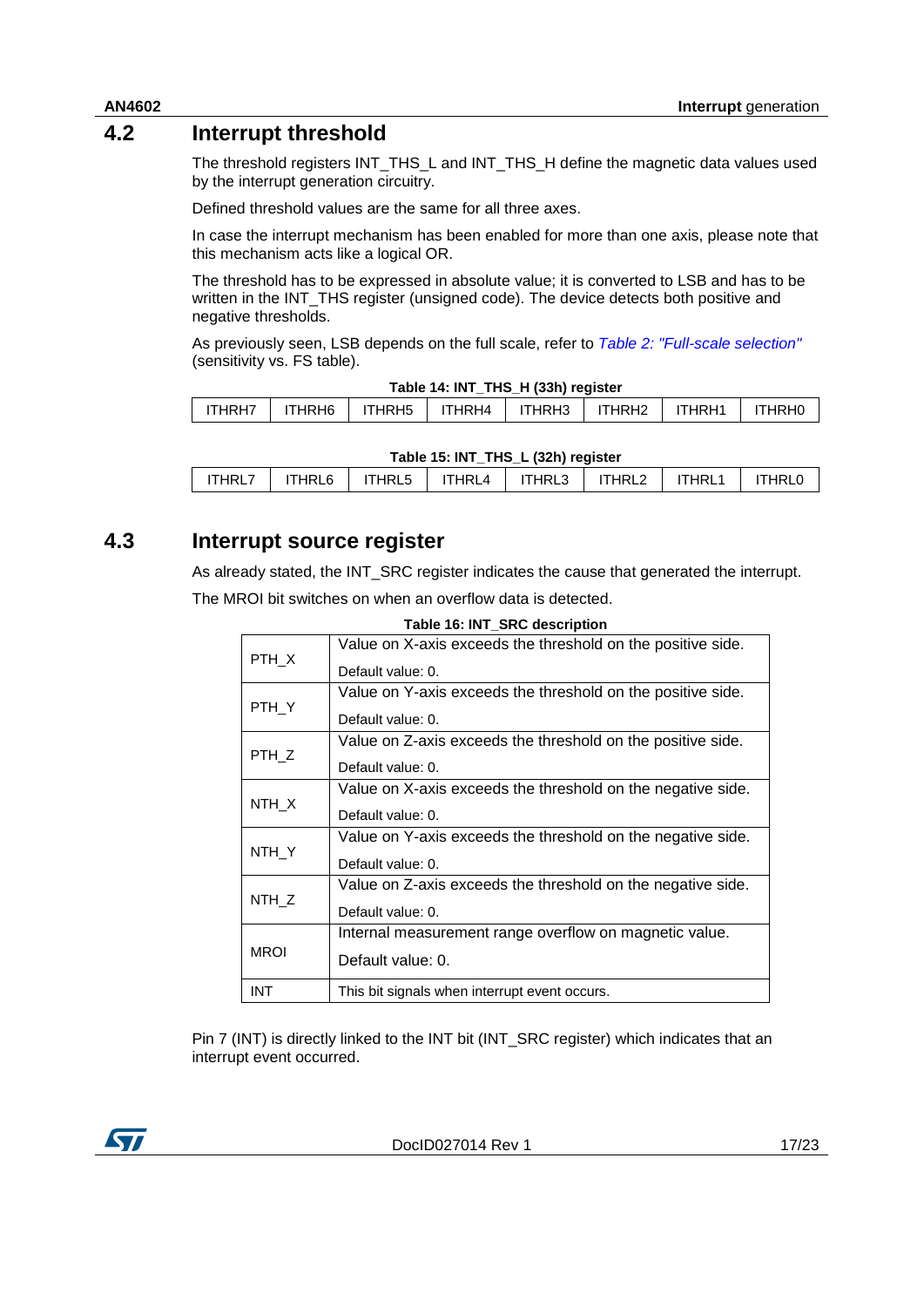The following graph shows one view of the interrupt mechanism.

<span id="page-17-0"></span>

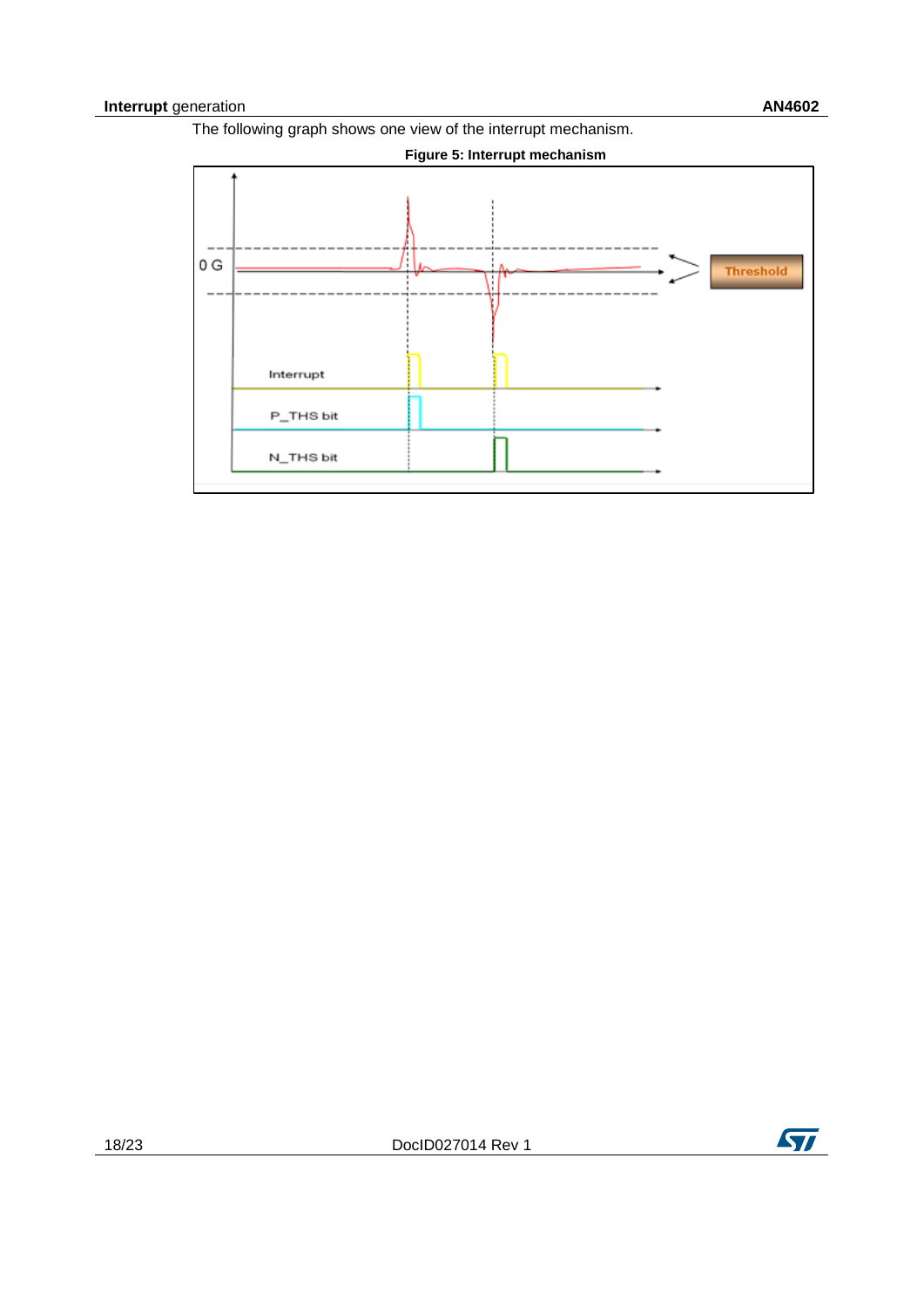### **5 Self-test**

<span id="page-18-0"></span>In order to test the sensor the LIS3MDL device provides a self-test feature.

This test is enabled by setting bit 0 to '1' in the CTRL\_REG1 (20h) register.

<span id="page-18-2"></span>The self-test procedure is indicated in the following figure.



| Note: Keep the device still during the self-test procedure                                             |                                                                                                                                                                                                                                  |
|--------------------------------------------------------------------------------------------------------|----------------------------------------------------------------------------------------------------------------------------------------------------------------------------------------------------------------------------------|
| Write 1Ch to CTRL REG1(20h)<br>Write 40h to CTRL REG2(21h)<br>Wait 20ms<br>Write 00h to CTRL REG3(22h) | Check ZYXDA in STATUS REG (27h) - Data Ready Bit<br>>Reading OUTX/OUTY/OUTZ clears ZYXDA. Wait for the first sample<br>Read OUT X L(28h), OUT X H(29h), OUT Y L(2Ah),<br>OUT Y H(2Bh), OUT Z L(2Ch), OUT Z H(2Dh) → Discard data |
| > Initialize Sensor, turn on sensor,<br>> FS=12Gauss, Continuous-Measurement mode, ODR = 80Hz          | Read the output registers after checking ZYXDA bit * 5 times                                                                                                                                                                     |
|                                                                                                        | Read OUT X L (28h), OUT X H(29h): Store data in OUTX ST                                                                                                                                                                          |
| Power up, wait 20ms for stable output                                                                  |                                                                                                                                                                                                                                  |
| Check ZYXDA in STATUS REG (27h) - Data Ready Bit                                                       | Read OUT Y L(2Ah), OUT Y H(2Bh): Store data in OUTY ST                                                                                                                                                                           |
| >Reading OUTX/OUTY/OUTZ clears ZYXDA. Wait for the first sample                                        | Read OUT Z L (2Ch), OUT Z H(2Dh): Store data in OUTZ ST                                                                                                                                                                          |
| Read OUT_X_L(28h), OUT_X_H(29h), OUT_Y_L(2Ah), OUT_Y_H(2Bh),                                           | The 16 bit data is expressed in two's complement.                                                                                                                                                                                |
| OUT Z L(2Ch), OUT Z H(2Dh) → Discard data                                                              | Average the stored data on each axis                                                                                                                                                                                             |
|                                                                                                        |                                                                                                                                                                                                                                  |
| Read the output registers after checking ZYXDA bit *5 times                                            | Min(ST X)  <-  OUTX ST-OUTX NOST  <-  Max(ST X)                                                                                                                                                                                  |
| Read OUT X L (28h), OUT X H(29h): Store data in OUTX NOST                                              | <b>AND</b>                                                                                                                                                                                                                       |
| Read OUT Y L(2Ah), OUT Y H(2Bh): Store data in OUTY NOST                                               | [Min(ST Y)<= OUTY ST-OUTY NOST  <=  Max(ST Y)                                                                                                                                                                                    |
| Read OUT Z L(2Ch), OUT Z H(2Dh): Store data in OUTZ NOST                                               | <b>AND</b>                                                                                                                                                                                                                       |
| The 16 bit data is expressed in two's complement.                                                      | $ Min(ST_Z  \leq  OUTZ_ST-OUTZ_NOST  \leq  MAX(ST_Z )$                                                                                                                                                                           |
| Average the stored data on each axis.                                                                  |                                                                                                                                                                                                                                  |
|                                                                                                        | <b>YES (PASS)</b><br><b>NO (FAIL)</b>                                                                                                                                                                                            |
| Write 1Dh to CTRL_REG1(20h)                                                                            |                                                                                                                                                                                                                                  |
| →Enable Self Test                                                                                      | Write 1Ch to CTRL REG1(20h): Disable self test                                                                                                                                                                                   |
| Wait for 60 ms                                                                                         | Write 03h to CTRL_REG3(22h): Power-down_mode                                                                                                                                                                                     |
|                                                                                                        |                                                                                                                                                                                                                                  |

<span id="page-18-1"></span>The following table provides the self-test limits.

| Axis   | ST min [gauss] | ST max [gauss] |
|--------|----------------|----------------|
| X-axis | 1.0            | 3.0            |
| Y-axis | 1.0            | 3.0            |
| Z-axis | 0.1            | 11             |

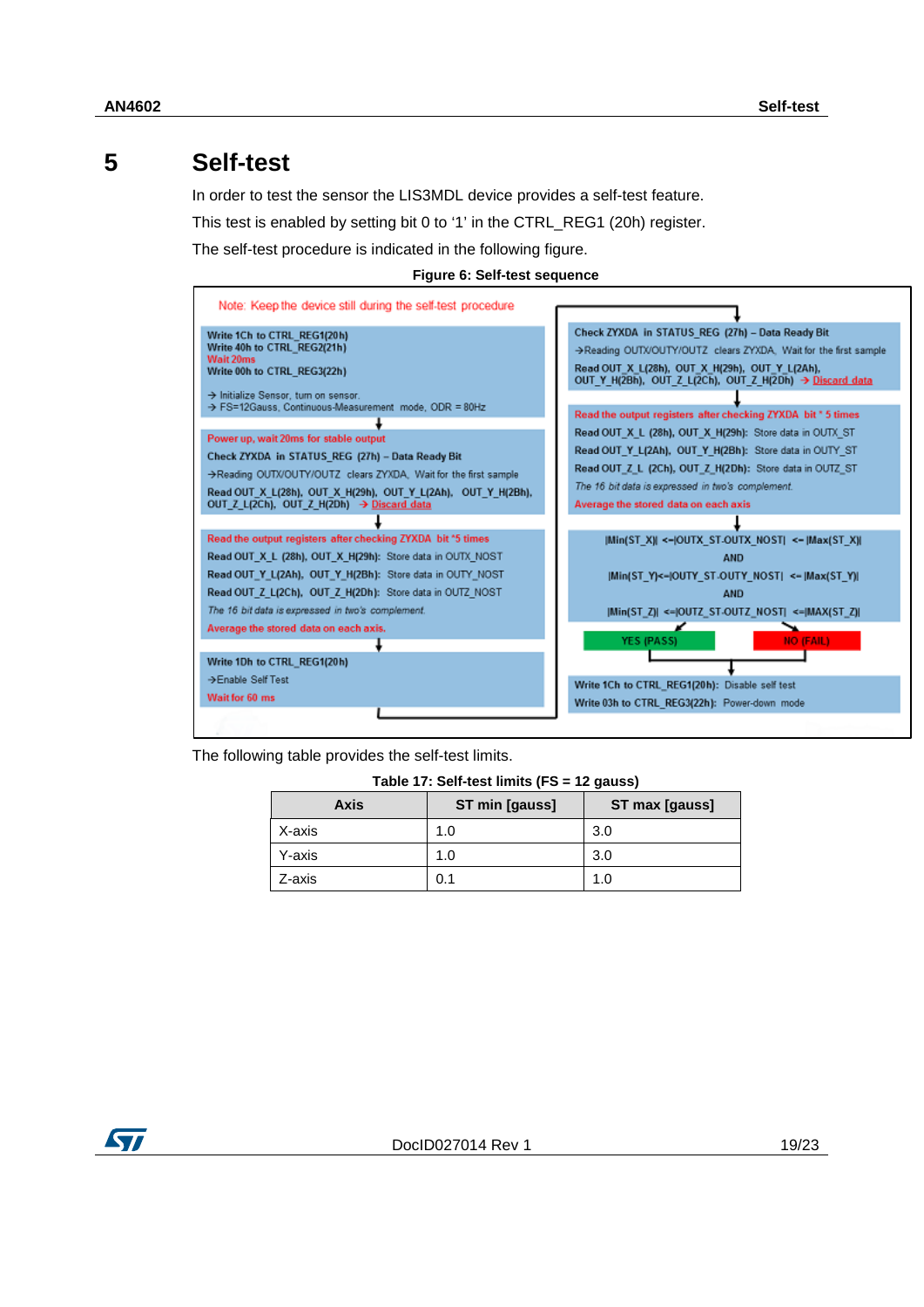#### **6 Temperature sensor and temperature compensation**

<span id="page-19-0"></span>The LIS3MDL is provided with an internal temperature sensor that is suitable for delta temperature measurement. Temperature data are generated with a frequency equal to the ODR and are stored inside the TEMP\_OUT\_L/TEMP\_OUT\_H registers: these values are 16-bit, 2's complement.

The nominal sensitivity is 8 LSB/°C and 0 output means T=25 °C.

The temperature sensor can be enabled/disabled by setting the TEMP\_EN bit (CTRL\_REG1 register) equal to 1 or 0, respectively.

The sensitivity of the magnetic sensor changes when the temperature changes. A temperature compensation digital block is introduced to compensate for the effect of temperature.

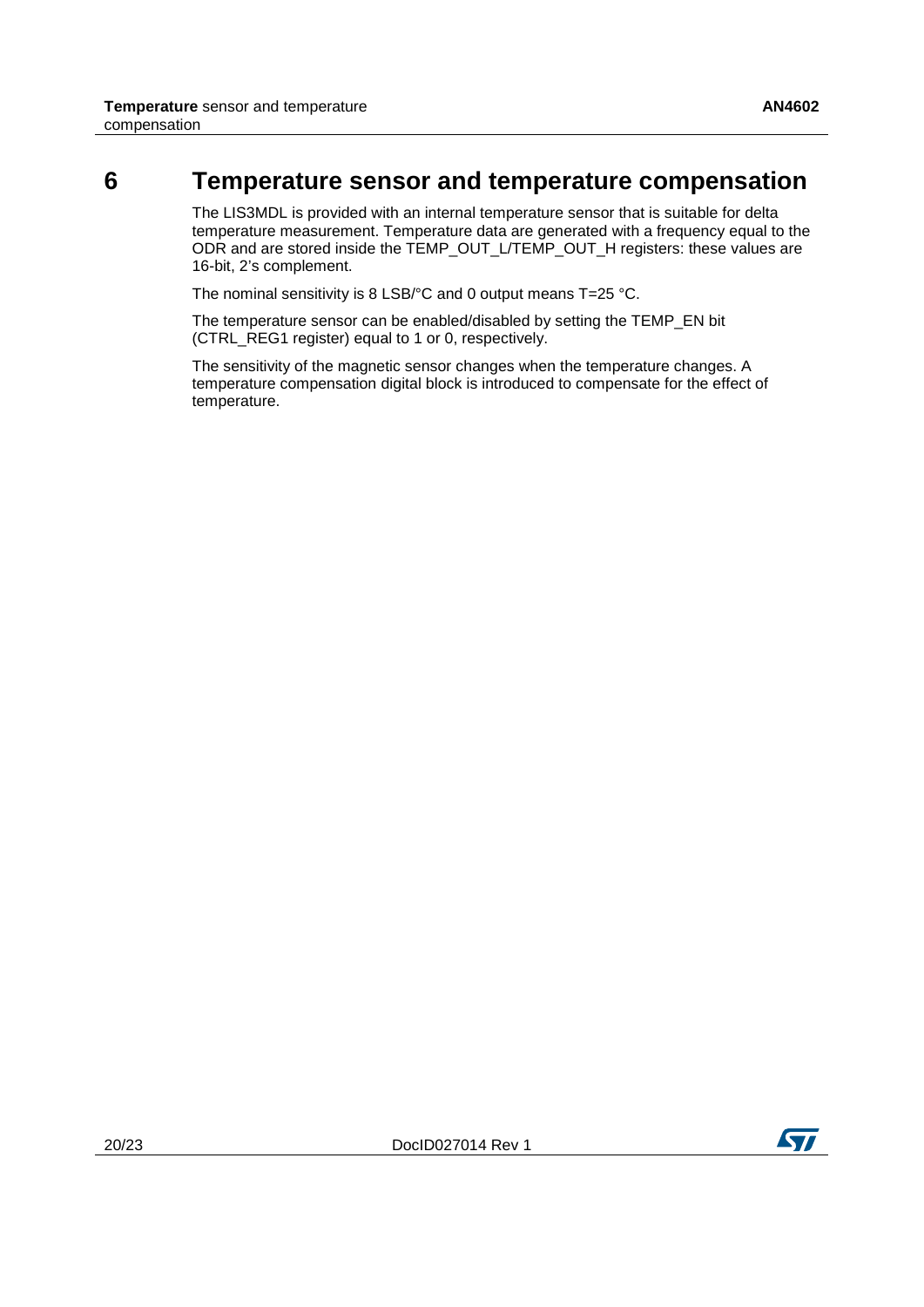### **7 Offset management**

<span id="page-20-0"></span>The LIS3MDL provides six registers dedicated to erase possible offset in the output data. Typical usage of these registers is to compensate for hard-iron effects:

OFFSET\_X\_REG\_L\_M (05h) ;

OFFSET\_X\_REG\_H\_M (06h) ;

OFFSET\_Y\_REG\_L\_M (07h) ;

OFFSET\_Y\_REG\_H\_M (08h) ;

OFFSET\_Z\_REG\_L\_M (09h) ;

OFFSET\_Z\_REG\_H\_M (0Ah) ;

Offset values have to be written in the registers as 16-bit, 2's complement (the sensitivity value is the same used for the magnetic data, please refer to *[Table 2: "Full-scale](#page-6-3)  [selection"](#page-6-3)*).

The content of the OFFSET register is subtracted from the output of the device:

OUT = OUT(measured) - OFFSET

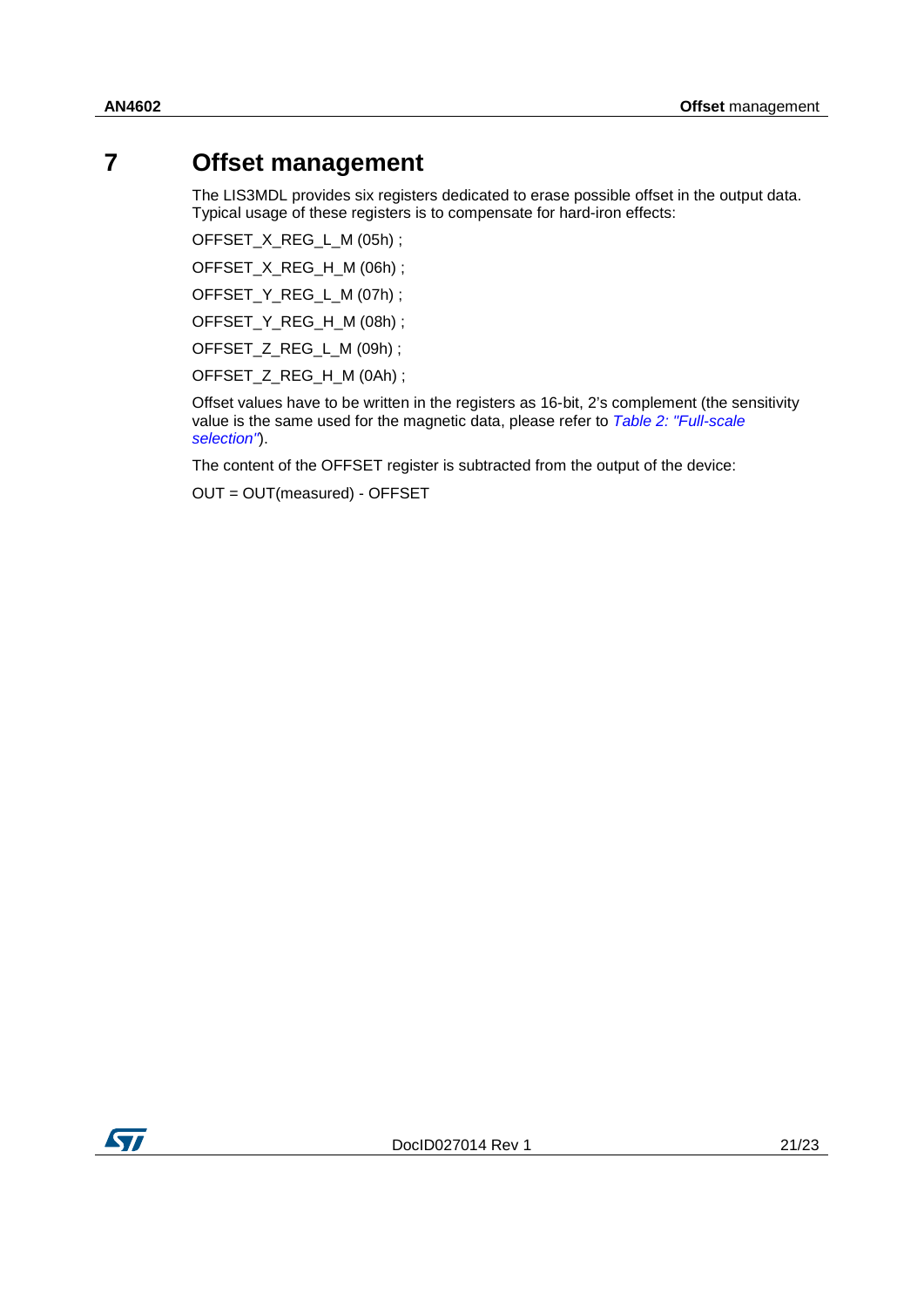### **8 Revision history**

#### **Table 18: Document revision history**

<span id="page-21-1"></span><span id="page-21-0"></span>

| Date        | <b>Revision</b> | <b>Changes</b>  |  |
|-------------|-----------------|-----------------|--|
| 17-Dec-2014 |                 | Initial release |  |